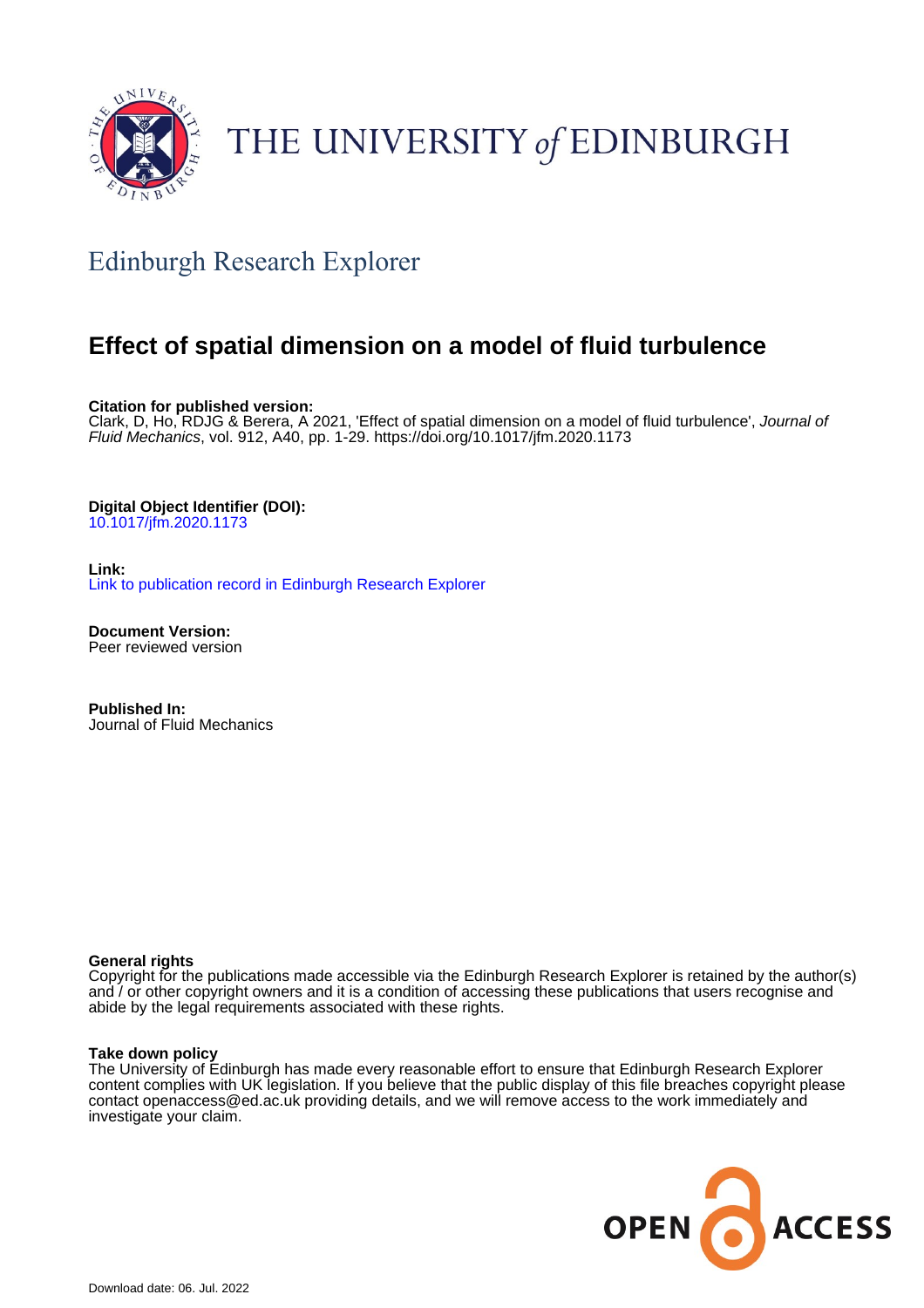### Effect of spatial dimension on a model of fluid turbulence

### Daniel Clark<sup>1</sup>†, Richard D. J. G. Ho<sup>2</sup> and Arjun Berera <sup>1</sup>

<sup>1</sup>School of Physics and Astronomy, University of Edinburgh, JCMB, King's Buildings, Peter Guthrie Tait Road EH9 3FD, Edinburgh, United Kingdom. <sup>2</sup>Marian Smoluchowski Institute of Physics, Jagiellonian University, Lojasiewicza 11, 30-348, Kraków, Poland

(Received xx; revised xx; accepted xx)

A numerical study of the d-dimensional Eddy Damped Quasi-Normal Markovian equations is performed to investigate the dependence on spatial dimension of homogeneous isotropic fluid turbulence. Relationships between structure functions and energy and transfer spectra are derived for the d-dimensional case. Additionally, an equation for the d-dimensional enstrophy analogue is derived and related to the velocity derivative skewness. Comparisons are made to recent four dimensional direct numerical simulation results. Measured energy spectra show a magnified bottleneck effect which grows with dimension whilst transfer spectra show a varying peak in the non-linear energy transfer as the dimension is increased. These results are consistent with an increased forward energy transfer at higher dimensions, further evidenced by measurements of a larger asymptotic dissipation rate with growing dimension. The enstrophy production term, related to the velocity derivative skewness, is seen to reach a maximum at around five dimensions and may reach zero in the limit of infinite dimensions, raising interesting questions about the nature of turbulence in this limit.

#### Key words:

#### 1. Introduction

Despite more than a century of concentrated effort, fluid turbulence remains steadfast as the oldest unsolved problem of classical physics. Much of the progress in developing our understanding of turbulence can be traced to the work of Kolmogorov and his three 1941 papers (Kolmogorov  $1941a,b,c$ ), in which what has come to be known as the K41 theory was first described. The results in these papers are derived for an idealised form of turbulence known as homogeneous and isotropic turbulence (HIT), however they are also remarkably applicable to real world flows under certain conditions. One of the most important predictions of the K41 theory, valid at sufficiently high Reynolds number, is the existence of a range of intermediate sized eddies in the flow referred to as the inertial range, characterised by scale invariance and a constant energy flux. This scale invariance manifests itself clearly in the power law form of the K41 energy spectrum in the inertial range

$$
E(k) = C\varepsilon^{\frac{2}{3}}k^{-\frac{5}{3}},\tag{1.1}
$$

† Email address for correspondence: daniel-clark@ed.ac.uk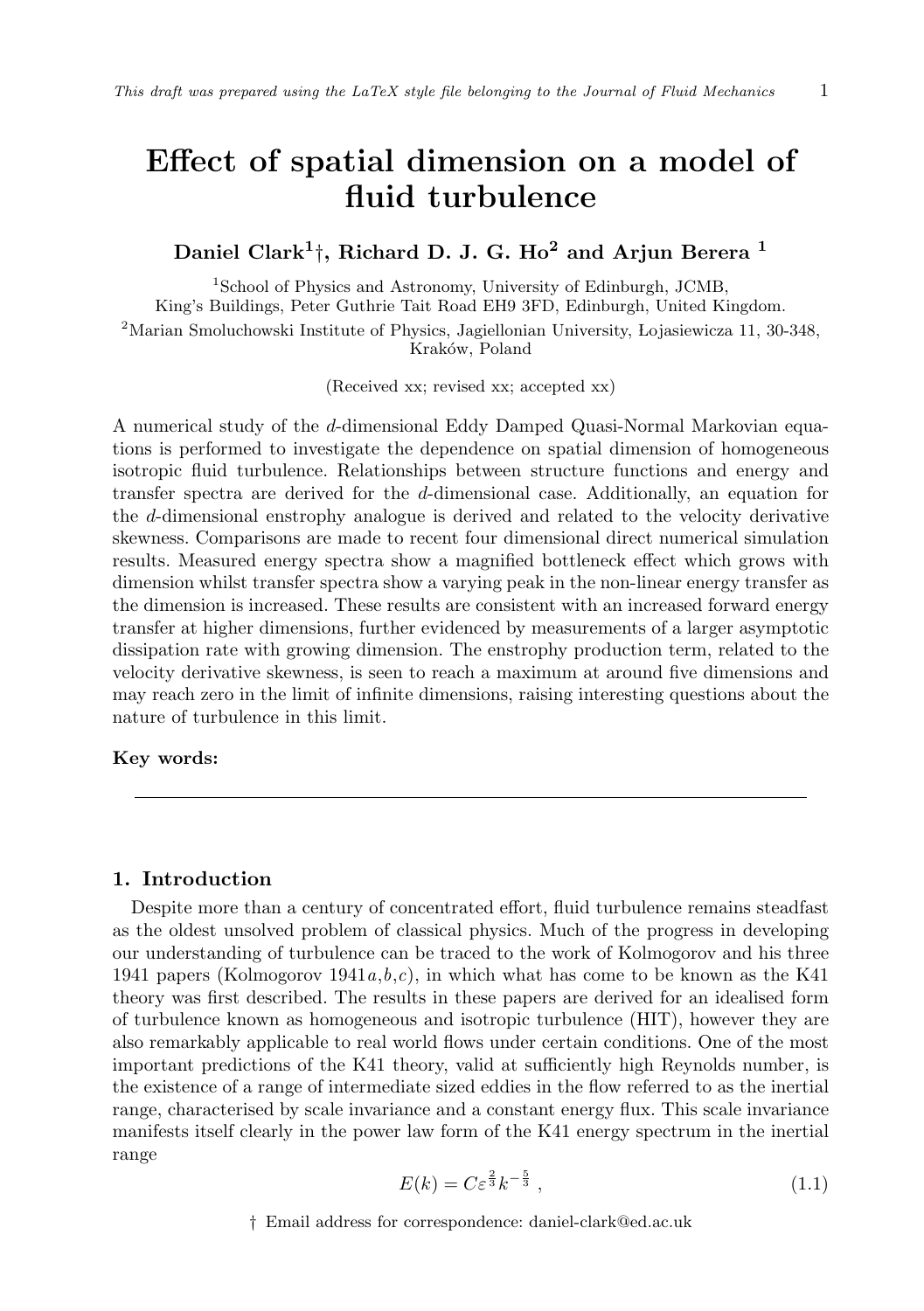where  $\varepsilon$  is the constant energy flux, which for stationary turbulence will be equal to the rate of viscous energy dissipation, and C is a universal constant.

The scale invariance of the inertial range is reminiscent of that seen in critical phenomena close to the critical point. Following this line of argument, there have been numerous analogies comparing turbulence to critical phenomena (Nelkin 1974; De Gennes 1975; Bramwell et al. 1998; Aji & Goldenfeld 2001; Yakhot 2001; Giuliani et al. 2002; Frisch *et al.* 2012). A salient feature of many such critical systems is the existence of an upper critical dimension, above which fluctuations are suppressed and the mean field theory values for critical exponents become exact. These ideas have their roots in the work of Ginzburg (1960), as well as that of Wilson and Fisher, in the application of renormalisation group methods to critical phenomena (Wilson 1971; Wilson & Fisher 1972). For turbulence, a case can be made that the K41 theory, since it uses the mean energy flux in the form of the inertial range energy spectrum, is in fact a kind of mean field theory itself (Siggia 1977; Bell & Nelkin 1978).

This interpretation of K41 is interesting in light of the measurement of deviations from the exponents predicted by K41 for both the energy spectrum and the structure functions. Both intermittency and finite Reynolds number effects have been theorised as being responsible for such deviations (Kolmogorov 1962; Frisch et al. 1978; Benzi et al. 1984; McComb 2014), which leads to equation (1.1) being re-expressed in the form

$$
E(k) \propto k^{-\frac{5}{3} - \mu} \tag{1.2}
$$

From here an analogy can be drawn once more to critical phenomena, in which a similar anomalous exponent, which vanishes for mean field theory, is seen when looking at two point correlation functions. Naturally, this has led to speculation about whether an upper critical dimension for turbulence exists and, if so, what its associated value would be (Rose & Sulem 1978; Liao 1990, 1991; Nelkin 2001). Results from a recent study (Berera *et al.* 2020) which performed direct numerical simulation (DNS) of four spatial dimensional HIT found, amongst other results, a suppression of energy fluctuations in going from three to four dimensions, which has raised further interesting questions relating to a critical dimension in turbulence. There have also been claims related to, and a small number of studies investigating, the possibility of simplification in infinite dimensions (Kraichnan 1974; Fournier et al. 1978; Fournier & Frisch 1978).

To date only a handful of DNS studies of turbulence in spatial dimensions greater than three have been carried out. The work of Suzuki et al. (2005) came first with the same group following up on this work in (Gotoh *et al.* 2007). These insightfully motivated studies were focussed on the effect of the spatial dimension on the intermittent nature of turbulence. In both cases due to the computational limitations of the time only decaying turbulence was studied. Here, they found an increased efficiency of the energy transfer in four dimensions compared with three, as well as increased anomalous scaling of the longitudinal structure functions. More recently, in the DNS study of Berera et al. (2020), which looked at the stationary case at a higher resolution, various measurements performed pointed to an increased tendency for energy to be transferred from large to small scales in four dimensions, confirming what had been seen in (Gotoh *et al.* 2007), potentially driven by an increase in vortex stretching. This interpretation was based on finding a higher velocity derivative skewness. Whether this trend of increased forward energy transfer continues into higher spatial dimensions is an interesting question, as it may indicate the possibility of the turbulent dynamics being simplified in higher dimensions. Presently, the computational cost of performing DNS of higher dimensional turbulence is beyond even the largest of supercomputers. Indeed, we are only aware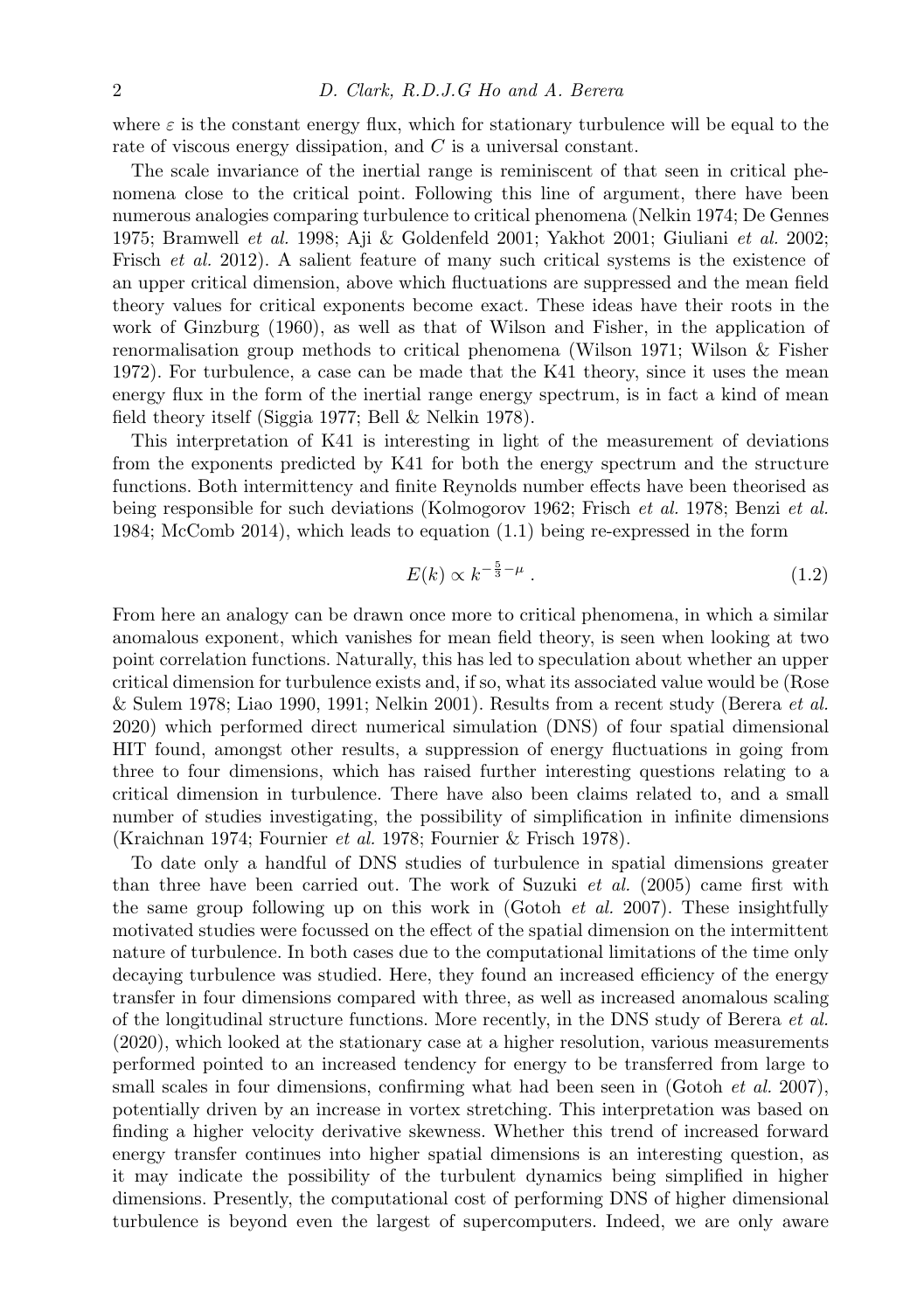of one study which has investigated beyond four-dimensional turbulence via DNS. In the study by Yamamoto et al.  $(2012)$ , a five-dimensional simulation was carried out, though this involved a relatively large lattice spacing, meaning the results are only for very low Reynolds number values where the conditions of K41 are not met. With these computational considerations in mind, we are forced to turn to closure approximations in order to conduct a feasible study.

Closure approximations have their roots in quantum field theory (QFT). Initially work was pioneered by Kraichnan (1959), Wyld Jr (1961) and Edwards (1964) in employing QFT methods to develop a perturbation theory for the Navier-Stokes equations, and this subsequently led to various approximation schemes. In this investigation, we will make use of the eddy damped quasi-normal Markovian (EDQNM) closure, first described by Orszag (1970) as a method of achieving realisability in the quasi-normal approximation (Millionshchikov 1941). Before proceeding with the details of this method and our calculations, it is interesting to note that QFT is also a subject in which the behaviour of systems in different dimensions has been an area of sustained interest in systems including string theory, gauge theory, and anti-de Sitter/conformal field theory correspondence (ADS-CFT). Hence, aside from the computational tools this area has helped develop for the field of fluid turbulence, there is also relevance in appreciating this conceptual point and thus in placing more focus on understanding the dimensional behaviour of fluid turbulence.

The EDQNM closure scheme has seen widespread use in both two and threedimensional turbulence (see Lesieur (1987) for an in-depth review), where it has produced numerous qualitative results. The EDQNM approximation allows investigation to very high Reynolds number flows at relatively low computational cost and has the added benefit that extension to any dimension incurs no additional computational expense. The EDQNM closure is compatible with the Kolmogorov energy spectrum and is well suited for the study of energy transfer in isotropic turbulence. Additionally, it was noted by Orszag (1974) that the quasi-normal approximation is analogous to the random phase approximation of many-body physics, which is also closely linked to the Gaussian approximation. Therefore, if higher dimensional turbulence shows a systematic improvement in agreement with the EDQNM approximation, it may in its own right be an indicator towards a simplification in the turbulent dynamics.

If forward energy transfer does indeed become stronger with higher spatial dimension, this may result in an increased bottleneck effect (Falkovich 1994). This effect manifests itself as a pile up of energy in the near dissipative range of the flow and has been observed both experimentally (Mestayer 1982; Saddoughi & Veeravalli 1994) and numerically (Kerr 1990). It has been suggested by Herring *et al.* (1982) that this effect is a result of viscosity suppressing the non-linear transfer of energy to the smallest scales. Hence, by varying the spatial dimension of the system it is possible to investigate these claims of viscous energy transfer suppression.

In Berera et al. (2020) a DNS dataset of unprecedented size for four spatial dimensions was developed. It reached a box size of  $512<sup>4</sup>$ , which in terms of computational demands is similar to 4096<sup>3</sup> , so amongst the larger DNS datasets. Moreover, this was a forced simulation, run for a very long time to achieve good equilibration and adequate time for robust sampling of the data. The simulation focused on studying large scale properties of the four dimensional turbulent state. In particular it examined the anomalous dissipation and total energy fluctuation, comparing behaviour between three and four spatial dimensions. The study found a significant suppression of the energy fluctuation in four dimensions, thus having some qualitative similarities to behaviour found in critical phenomenon. Additionally, the study found an increased velocity derivative skewness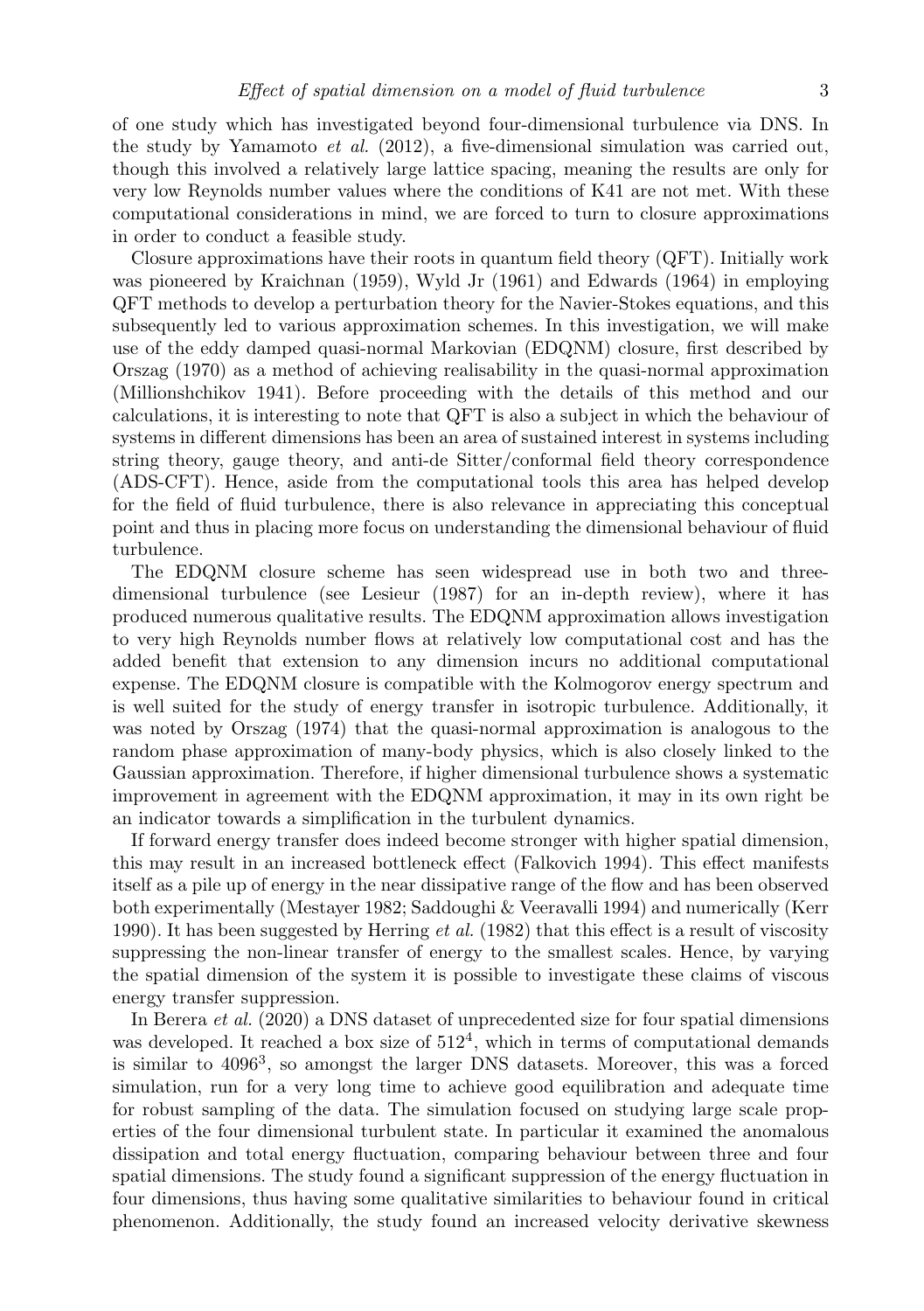and asymptotic dissipation rate in four spatial dimensions compared to three. This is consistent with the interpretation on an enhanced forward energy transfer in four dimensions when compared to three dimensions. The study by Berera *et al.* (2020) also served the purpose of providing a baseline of results that will be useful for comparison in any future DNS studies in four spatial dimensions. For all these reasons it is important to have an independent check of the very new type of results seen in that study. Where possible this paper will examine these quantities in four spatial dimensions using the EDQNM approximation independently confirming several of the DNS results in Berera et al. (2020). We will then go further and examine similar results in higher dimensions. The structure of this paper is as follows: in Section 2 we outline a number derivations for d-dimensional turbulence in the Navier-Stokes equations. Section 3 introduces the EDQNM closure model used for this work. Section 4 presents the results of our numerical study and finally, section 5 discusses the interpretation and possible implications of these results.

#### 2. Theory

The incompressible Navier-Stokes equations (NSE) can be expressed for spatial dimension  $d \geqslant 2$  as

$$
\partial_t \mathbf{u} + \mathbf{u} \cdot \nabla \mathbf{u} = -\nabla P + \nu \nabla^2 \mathbf{u} ,
$$
  

$$
\nabla \cdot \mathbf{u} = 0 .
$$
 (2.1)

In the above  $u(x, t)$  is the velocity field,  $P(x, t)$  is the pressure field,  $\nu$  is the kinematic viscosity and  $\nabla \cdot \boldsymbol{u} = 0$  is the incompressibility condition, which allows us to set the fluid density to unity.

Here we discuss the relevant quantities and definitions that are utilised throughout the rest of the paper. For brevity in the following we will drop the explicit time dependence. For our purposes, we are primarily interested in the second and third order two point velocity correlations, which are given by

$$
C_{\alpha\beta}(\mathbf{r}) = \langle u_{\alpha}(\mathbf{x})u_{\beta}(\mathbf{x}+\mathbf{r}) \rangle, C_{\alpha\beta\gamma}(\mathbf{r}) = \langle u_{\alpha}(\mathbf{x})u_{\beta}(\mathbf{x})u_{\gamma}(\mathbf{x}+\mathbf{r}) \rangle,
$$
\n(2.2)

with  $\alpha, \beta, \gamma = 1, \ldots, d$ . More specifically, we will be focussed on the second and third order longitudinal correlations defined as

$$
C_{LL} = \frac{r_{\alpha}r_{\beta}}{r^2} C_{\alpha\beta}(\mathbf{r}) = u^2 f(r),
$$
  
\n
$$
C_{LL,L} = \frac{r_{\alpha}r_{\beta}r_{\gamma}}{r^3} C_{\alpha\beta\gamma}(\mathbf{r}) = u^3 K(r) ,
$$
\n(2.3)

where  $f(r)$  and  $K(r)$  are scalar correlation functions and u is the RMS velocity. These functions are intimately related to the longitudinal structure functions of the same order. It will prove useful to introduce the Fourier transform of equation (2.1)

$$
\left(\partial_t + \nu k^2\right) u_\alpha(\mathbf{k}) = \frac{1}{2i} P_{\alpha\beta\gamma}(\mathbf{k}) \int \mathrm{d}\mathbf{p} \, u_\beta(\mathbf{p}) u_\gamma(\mathbf{k} - \mathbf{p}) \,, \tag{2.4}
$$

where  $P_{\alpha\beta\gamma}(\mathbf{k}) = k_{\beta}P_{\alpha\gamma}(\mathbf{k}) + k_{\gamma}P_{\alpha\beta}(\mathbf{k})$  is the inertial transfer operator and  $P_{\alpha\beta}(\mathbf{k}) =$  $\delta_{\alpha\beta} - k_i k_j / k^2$  is the projection operator which imposes the incompressibility condition. Homogeneity requires that the corresponding second order velocity correlation in Fourier space takes the form

$$
C_{\alpha\beta}(\mathbf{k}) = \langle u_{\alpha}(\mathbf{k})u_{\beta}(-\mathbf{k})\rangle . \qquad (2.5)
$$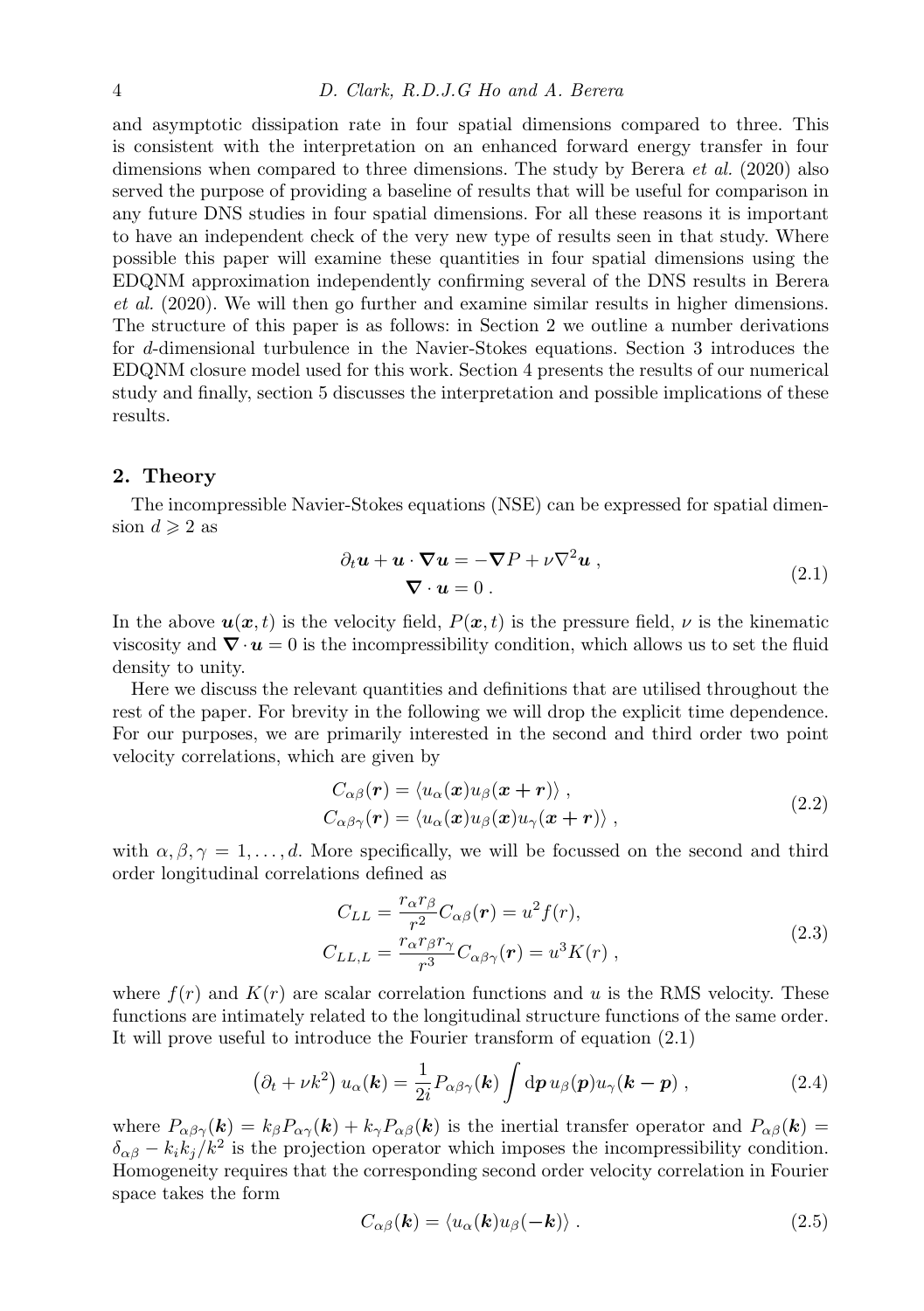It can be shown that this correlator is related to the energy spectrum,  $E(k)$ , through

$$
\langle u_{\alpha}(\mathbf{k})u_{\beta}(-\mathbf{k})\rangle = \frac{2P_{\alpha\beta}(\mathbf{k})E(k)}{(d-1)A_{d}k^{d-1}},
$$
\n(2.6)

where  $A_d = 2((\pi)^{d/2}/\Gamma(d/2))$  is the surface area of a d-dimensional unit sphere. We can then form an equation for  $E(k)$ 

$$
\left(\partial_t + 2\nu k^2\right) E(k) = \frac{iA_d k^{d-1}}{2} P_{\alpha\beta\gamma}(\mathbf{k}) A_{\alpha\beta\gamma}(\mathbf{k})
$$
\n
$$
= T(k) .
$$
\n(2.7)

Here,  $T(k)$  is the energy transfer spectrum and  $\mathcal{A}_{\alpha\beta\gamma}(k)$  is defined as

$$
\mathcal{A}_{\alpha\beta\gamma}(\boldsymbol{k}) = \int \mathrm{d}\boldsymbol{p} \, C_{\alpha\beta\gamma}(\boldsymbol{k}, \boldsymbol{p}, -\boldsymbol{k} - \boldsymbol{p}) \,, \tag{2.8}
$$

where  $C_{\alpha\beta\gamma}(\mathbf{k}, \mathbf{p}, -\mathbf{k} - \mathbf{p}) = \langle u_{\alpha}(\mathbf{k})u_{\beta}(\mathbf{p})u_{\gamma}(-\mathbf{k} - \mathbf{p})\rangle$  is the spectral third order velocity field moment. More detailed derivations and interpretation of these quantities can be found in (McComb 1990).

#### 2.1. Second Order Structure Function

The dimensional dependence of HIT is well elucidated in the form of the velocity correlation functions, and thus in turn the structure functions. The longitudnal structure function of order  $n$  is given by

$$
S_n^{(d)} = \langle \mathbf{u}(\mathbf{x} + \mathbf{r}) - \mathbf{u}(\mathbf{x}) \rangle \cdot \frac{\mathbf{r}}{r} . \tag{2.9}
$$

Now, we derive the relationship between the second and third order longitudinal structure functions and the energy and transfer spectra respectively. As a result, we are then able to evalutate these structure functions in our numerical EDQNM results. The method used here is the d-dimensional extension of that used in Bos *et al.* (2012). We begin by considering the second order longitudinal structure function which can be expressed as

$$
S_2^{(d)}(r) = 2\left(u^2 - C_{LL}\right) = 2\left(u^2 - \frac{r_\alpha r_\beta}{r^2}C_{\alpha\beta}(r)\right) \,. \tag{2.10}
$$

These correlations are related to their spectral analogues via a d-dimensional inverse Fourier transform

$$
C_{\alpha\beta}(\mathbf{r}) = \int \mathrm{d}\mathbf{k} \, C_{\alpha\beta}(\mathbf{k}) e^{i\mathbf{k}\cdot\mathbf{r}} = \int \mathrm{d}\mathbf{k} \, \frac{2P_{\alpha\beta}(\mathbf{k})E(k)}{(d-1)A_d k^{d-1}} e^{i\mathbf{k}\cdot\mathbf{r}} \,. \tag{2.11}
$$

In HIT, these transforms are simplified by the fact that the correlators must be spherically symmetric, thus we have

$$
C_{LL} = \int \mathrm{d}\mathbf{k} \, \frac{2(1 - \cos^2 \theta) E(k)}{(d-1) S_d k^{d-1}} e^{i\mathbf{k} \cdot \mathbf{r}} = \int_0^\infty \mathrm{d}k \, \frac{2E(k)}{(d-1) A_d} A_{d-1} \int_0^\pi \mathrm{d}\theta \, e^{i k r \cos \theta} \sin^{d-2} \theta (1 - \cos^2 \theta) = 2^{\frac{d}{2}} \Gamma\left(\frac{d}{2}\right) \int_0^\infty \mathrm{d}k \, E(k) \frac{J_{\frac{d}{2}}(kr)}{(kr)^{\frac{d}{2}}}.
$$
 (2.12)

Where  $\theta$  is defined as the angle between k and r, such that  $k \cdot r = kr \cos \theta$  and hence  $r_{\alpha}r_{\beta}P_{\alpha\beta}(\boldsymbol{k}) = r^2(1-\cos^2\theta)$ , and  $J_n(x)$  is the *n*-th order Bessel function of the first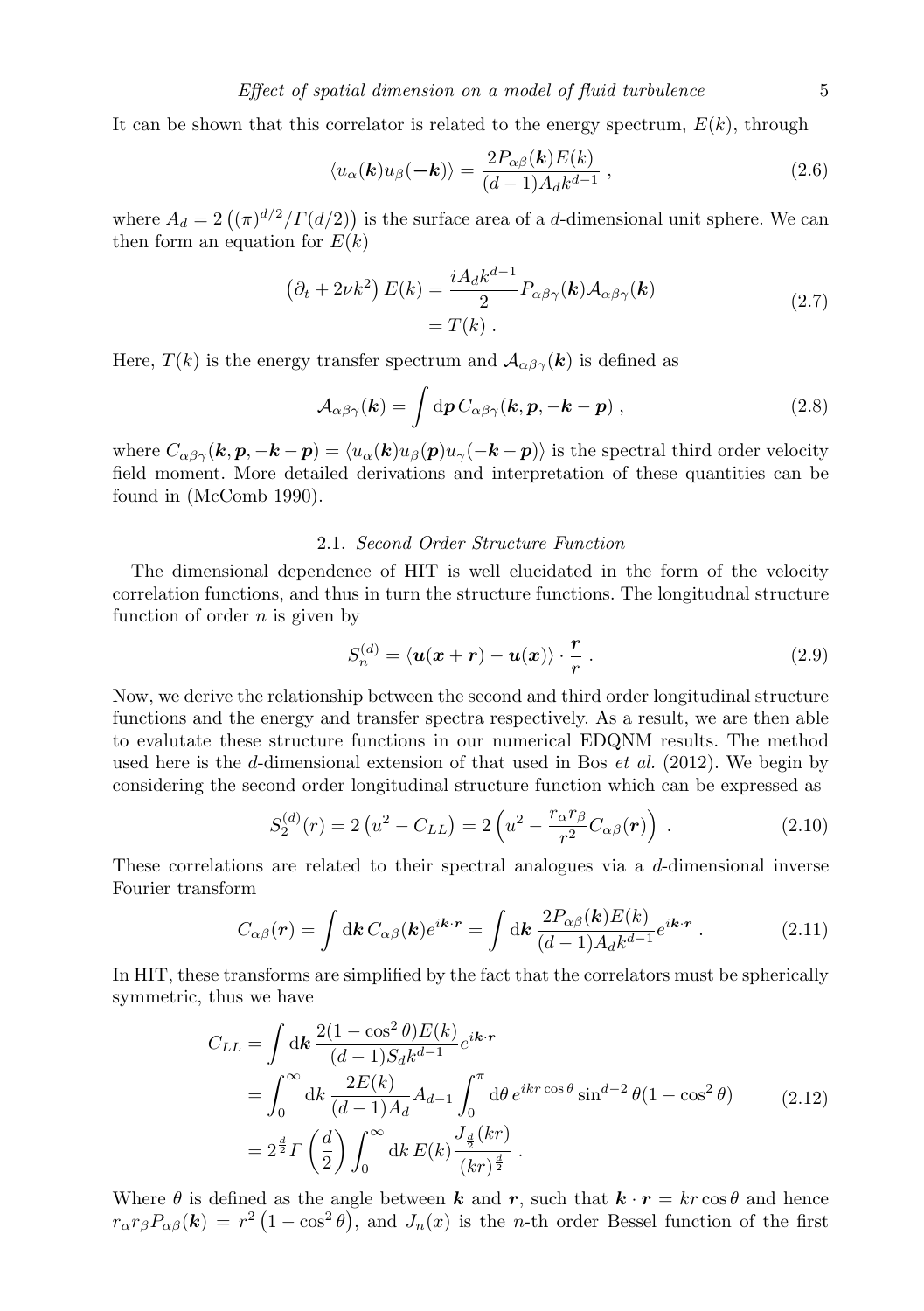kind. Additionally, for  $u^2$  we find

$$
u^2 = \frac{2}{d} \int_0^\infty \mathrm{d}k \, E(k) \,. \tag{2.13}
$$

Inserting these two results into equation (2.10) yields

$$
S_2^{(d)}(r) = 2 \int_0^\infty dk \, E(k) \left[ \frac{2}{d} - 2^{\frac{d}{2}} \Gamma\left(\frac{d}{2}\right) \frac{J_{\frac{d}{2}}(kr)}{(kr)^{\frac{d}{2}}} \right] \,, \tag{2.14}
$$

thus we have related  $S_2^{(d)}(r)$  to  $E(k)$ . It can be verified that this gives the standard results for two and three dimensions as found in Davidson (2015). Additionally, this result allows us to determine the integral length scale in d-dimensional HIT. The integral length scale is defined (Batchelor 1953) as

$$
L_d = \int_0^\infty \mathrm{d}r f(r) \;, \tag{2.15}
$$

where  $f(r)$  is the scalar correlation function defined in equation (2.3), such that  $f(r)$  =  $C_{LL}/u^2$ . Therefore, for the d-dimensional case we have

$$
L_d = \frac{2^{\frac{d}{2}} \Gamma\left(\frac{d}{2}\right)}{u^2} \int_0^\infty dk \, E(k) \int_0^\infty dr \, \frac{J_{\frac{d}{2}}(kr)}{(kr)^{\frac{d}{2}}} = \frac{\Gamma\left(\frac{d}{2}\right)\sqrt{\pi}}{\Gamma\left(\frac{d+1}{2}\right)u^2} \int_0^\infty dk \, E(k)k^{-1} \,. \tag{2.16}
$$

We will find this expression useful when defining our integral scale Reynolds number. It is also possible to generalise the Taylor mircroscale (Taylor 1935),  $\lambda_d$ , which gives the average size of the dissiaptive eddies, to d-dimensions. This length scale is defined through fitting a parabola to the small  $r$  expansion of the scalar longitudinal correlation function  $f(r)$ , i.e.

$$
f(r) = 1 - \frac{r^2}{2\lambda_d^2} + \mathcal{O}(r^4).
$$
 (2.17)

From equations  $(2.3)$  and  $(2.12)$  we find through expansion for small r

$$
f(r) = \frac{C_{LL}}{u^2} = 1 - \frac{r^2}{d(d+2)u^2} \int_0^\infty dk \, k^2 E(k) + \mathcal{O}(r^4) \,,\tag{2.18}
$$

where if we recall that

$$
\varepsilon = 2\nu \int_0^\infty dk \, k^2 E(k) \,, \tag{2.19}
$$

we then have

$$
f(r) = 1 - \frac{\varepsilon r^2}{2d(d+2)\nu u^2} + \mathcal{O}(r^4) \tag{2.20}
$$

Hence, the Taylor microscale in  $d$ -dimensions is given by

$$
\lambda_d = \sqrt{\frac{d(d+2)\nu}{\varepsilon}} u \,. \tag{2.21}
$$

#### 2.2. Third Order Structure Function

A similar analysis can be performed for the third order structure function,  $S_3(r)$ , whereby it is related to the transfer spectrum. We begin with the relation

$$
S_3^{(d)}(r) = 6C_{LL,L} = 6\frac{r_\alpha r_\beta r_\gamma}{r^3} C_{\alpha\beta\gamma}(\mathbf{r}) , \qquad (2.22)
$$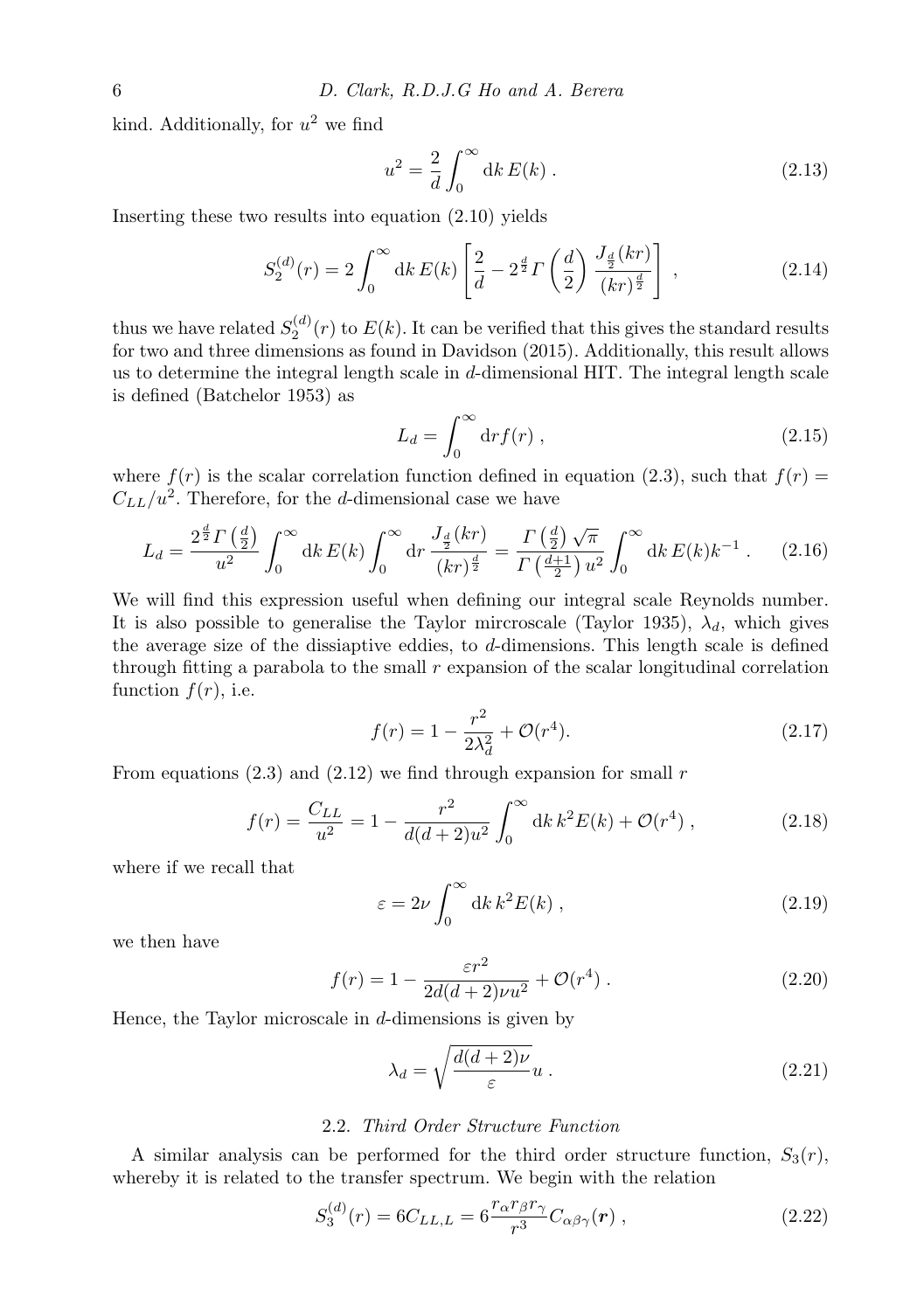and find that upon Fourier transform we have

$$
\mathcal{F}\left[C_{\alpha\beta\gamma}(\boldsymbol{r})\right] = \mathcal{A}_{\alpha\beta\gamma}(\boldsymbol{k})\,,\tag{2.23}
$$

with  $A_{\alpha\beta\gamma}(\mathbf{k})$  defined as in equation (2.8). From here, we can observe that

$$
S_3^{(d)}(r) = 6 \frac{r_\alpha r_\beta r_\gamma}{r^3} \int \mathrm{d} \mathbf{k} \, \mathcal{A}_{\alpha\beta\gamma}(\mathbf{k}) e^{i\mathbf{k} \cdot \mathbf{r}} \,. \tag{2.24}
$$

Now all that remains is to express this in terms of the transfer function and perform the Fourier integrals. From equation (2.7) we have

$$
\frac{iA_d k^{d-1}}{2} P_{\alpha\beta\gamma}(\mathbf{k}) A_{\alpha\beta\gamma}(\mathbf{k}) = T(k) ,
$$
\n(2.25)

and, as  $\mathcal{A}_{\alpha\beta\gamma}(\mathbf{k})$  is a third rank solenoidal tensor symmetric in the indices  $\beta$  and  $\gamma$ , we must have  $A_{\alpha\beta\gamma}(\mathbf{k}) = P_{\alpha\beta\gamma}(\mathbf{k})A(\mathbf{k})$ . Thus by evaluating the product  $P_{\alpha\beta\gamma}(\mathbf{k})P_{\alpha\beta\gamma}(\mathbf{k}) =$  $2(d-1)k^2$  we have

$$
\mathcal{A}_{\alpha\beta\gamma}(\mathbf{k}) = \frac{P_{\alpha\beta\gamma}(\mathbf{k})T(k)}{i(d-1)A_d k^{d+1}} \,. \tag{2.26}
$$

Hence, for  $S_3^{(d)}(r)$  we have the following

$$
S_3^{(d)}(r) = 6 \frac{r_\alpha r_\beta r_\gamma}{r^3} \int \mathrm{d}\mathbf{k} \frac{P_{\alpha\beta\gamma}(\mathbf{k}) T(k)}{i(d-1) A_d k^{d+1}} e^{i\mathbf{k} \cdot \mathbf{r}} \ . \tag{2.27}
$$

In the same way as we did for  $S_2^{(d)}(r)$  we can evaluate this integral by taking  $\theta$  to be the angle between  $k$  and  $r$ , which upon doing so we find

$$
\frac{r_{\alpha}r_{\beta}r_{\gamma}}{r^3}P_{\alpha\beta\gamma}(\mathbf{k}) = 2k\cos\theta\left(1 - \cos^2\theta\right) \ . \tag{2.28}
$$

We then once more evaluate all but two of the  $d$  Fourier integrals to obtain

$$
S_3^{(d)}(r) = \frac{12A_{d-1}}{i(d-1)A_d} \int_0^\infty \mathrm{d}k \, \frac{T(k)}{k} \int_0^\pi \mathrm{d}\theta \, \cos\theta \left(1 - \cos^2\theta\right) \sin^{d-2}\theta e^{ikr\cos\theta} \,. \tag{2.29}
$$

The inner integral is formidable, however it can be evaluated using computer algebra software. The result when restricted to integer dimensions is then found to be

$$
S_3^{(d)}(r) = 3\Gamma\left(\frac{d}{2}\right)r\int_0^\infty \mathrm{d}k \, 2^{1+\frac{d}{2}}T(k)\frac{J_{1+\frac{d}{2}}(kr)}{(kr)^{1+\frac{d}{2}}} \,. \tag{2.30}
$$

As a check we compare this result with the case for  $d = 2$  derived in (Cerbus & Chakraborty 2017)

$$
S_3^{(2)}(r) = 12r \int_0^\infty \mathrm{d}k \, T(k) \frac{J_2(kr)}{(kr)^2} \,. \tag{2.31}
$$

Now, clearly upon inserting  $d = 2$  into equation (2.30) we recover the result above. Furthermore using properties of Bessel functions it can also easily be shown that for  $d = 3$  the above reduces to the expected expression as seen in (Bos *et al.* 2012).

Finally, we consider a small r expansion of the third order structure function in  $d$ dimensions

$$
S_3^{(d)} = \frac{12r}{d(d+2)} \int_0^\infty dk \, T(k) - \frac{6r^3}{d(d+2)(d+4)} \int_0^\infty dk \, k^2 T(k) + \mathcal{O}(r^5) \,. \tag{2.32}
$$

From this expansion and the conservation properties of  $T(k)$ , we can see  $S_3^{(d)}(r) \sim r^3$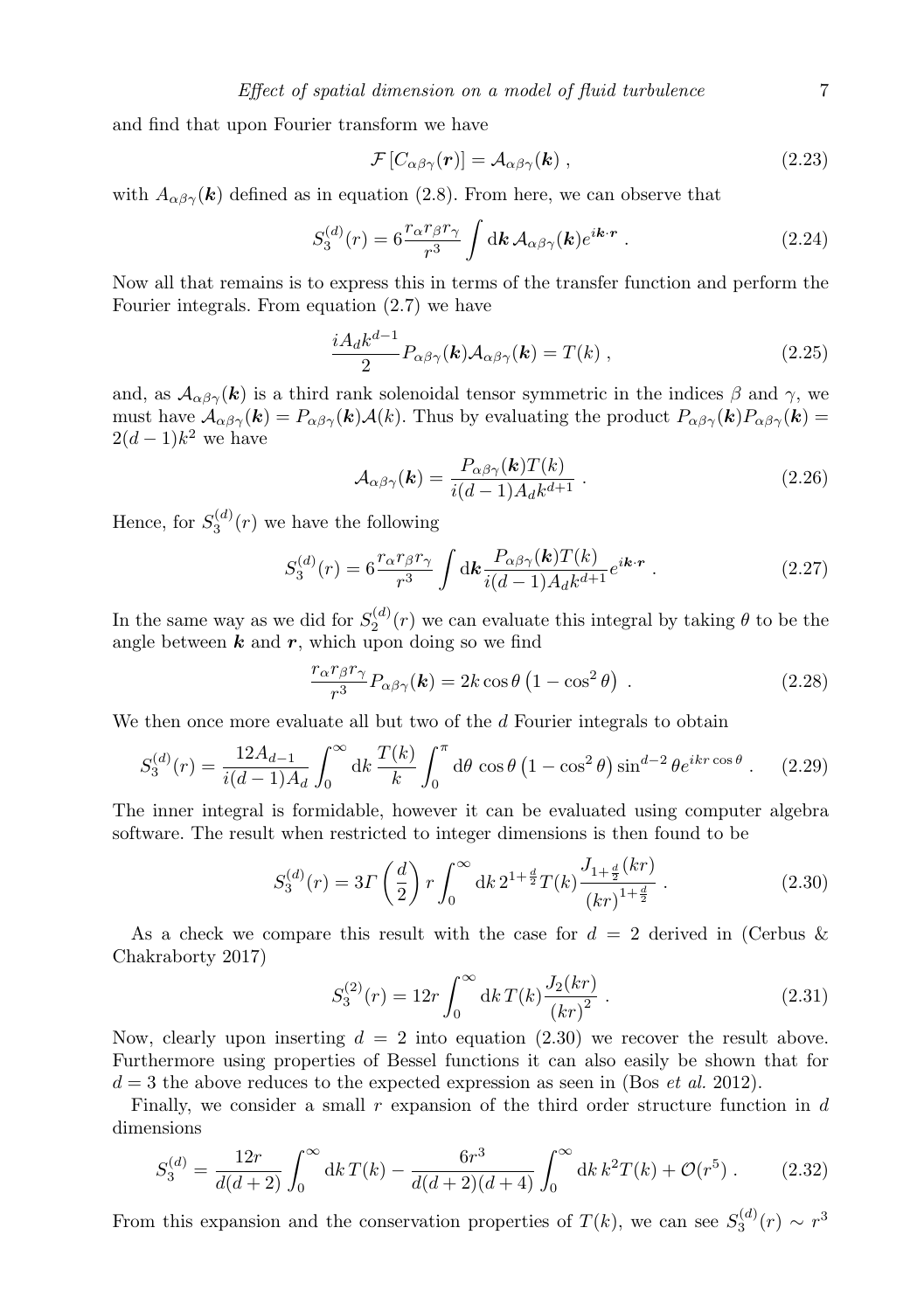for small r and  $d \geq 3$ . In two dimensions the second term also vanishes as a result of enstrophy conservation. This expansion is also of practical use for evaluation of  $S_3^{(d)}(r)$ for very small  $r$  numerically, where floating point arithmetic errors can arise

#### 2.3. Enstrophy Production and Skewness

Vorticity and enstrophy play an important role in the behaviour of two and three dimensional turbulence. Enstrophy production is also known to be linked to the velocity derivative skewness, hereafter refered to simply as the skewness, of the flow. To generalise these concepts to arbitrary spatial dimension, we first introduce the vorticity 2-form

$$
\Omega_{\alpha\beta}(\boldsymbol{x}) = \partial_{\alpha} u_{\beta}(\boldsymbol{x}) - \partial_{\beta} u_{\alpha}(\boldsymbol{x}) . \qquad (2.33)
$$

We can then re-express equation (2.1) using  $\Omega_{\alpha\beta}$  as

$$
\partial_t u_\alpha + \Omega_{\beta \alpha} u_\beta = -\partial_\alpha \left( P + \frac{u^2}{2} \right) + \nu \nabla^2 u_\alpha , \qquad (2.34)
$$

which is valid in any dimension, and is equivalent to the rotational form of the NSE in three dimensions. Using equation (2.34) we are then able to derive an evolution equation for  $\Omega_{\alpha\beta}(\bm{x})$ 

$$
\partial_t \Omega_{\alpha\beta} + u_\gamma \partial_\gamma \Omega_{\alpha\beta} + \Omega_{\alpha\gamma} S_{\gamma\beta} + \Omega_{\gamma\beta} S_{\alpha\gamma} = \nu \nabla^2 \Omega_{\alpha\beta} , \qquad (2.35)
$$

where  $S_{\alpha\beta}(x) = (\partial_{\alpha}u_{\beta}(x) + \partial_{\beta}u_{\alpha}(x))/2$  is the strain tensor. Enstrophy in three dimensions is defined in terms of the vorticity,  $\omega(x)$ , as

$$
Z(t) = \frac{1}{2} \langle \omega_{\alpha} \omega_{\alpha} \rangle = \int_0^{\infty} dk \, k^2 E(k) , \qquad (2.36)
$$

where for this case we also have  $\omega_{\alpha} = \epsilon_{\alpha\beta\gamma} \Omega_{\beta\gamma}/2$ , which suggests the correct form of enstrophy in terms of the two form is

$$
Z(t) = \frac{1}{4} \langle \Omega_{\alpha\beta}^2 \rangle = \int_0^\infty dk \, k^2 E(k) \,. \tag{2.37}
$$

To be confident this second equality holds, we will first form an equation for the evolution of  $u^2$  using the vorticity 2-form

$$
\frac{1}{2}\partial_t u_\alpha u_\alpha + u_\alpha \Omega_{\beta\alpha} u_\beta = -\partial_\alpha \left( P + \frac{u^2}{2} \right) u_\alpha + \nu \partial_\beta u_\alpha \Omega_{\beta\alpha} - \frac{\nu}{2} \Omega_{\alpha\beta}^2 \,. \tag{2.38}
$$

Upon averaging and invoking homogeneity we find

$$
\partial_t E(t) = -\frac{\nu}{2} \langle \Omega_{\alpha\beta}^2 \rangle \,, \tag{2.39}
$$

which, when compared to the standard result, is

$$
\langle \Omega_{\alpha\beta}^2 \rangle = 2 \langle (\partial_\beta u_\alpha)^2 \rangle \,. \tag{2.40}
$$

From here, it can be shown that indeed the second equality in equation (2.37) holds as

$$
\langle (\partial_{\beta} u_{\alpha})^2 \rangle = -\langle u_{\alpha} \nabla^2 u_{\alpha} \rangle = 2 \int_0^{\infty} dk \, k^2 E(k) , \qquad (2.41)
$$

and the equality is proved. Thus, we are confident equation  $(2.37)$  is a consistent generalisation of enstrophy to all dimensions.

In order to relate the production of enstrophy to skewness, we require an equation for our generalised enstrophy, which we can obtain from the d-dimensional vorticity equation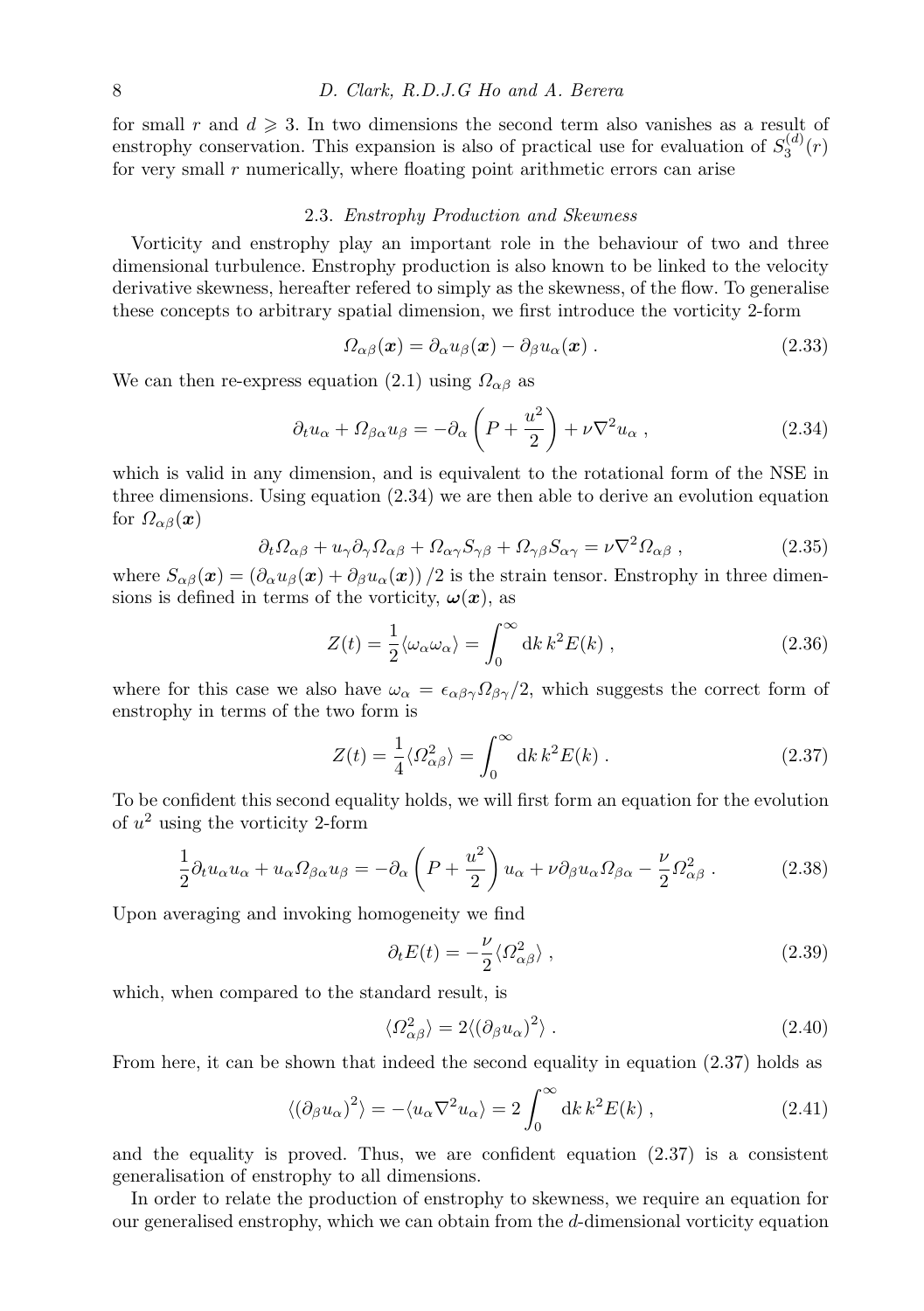above

$$
\partial_t Z(t) = -\frac{1}{2} \langle \Omega_{ij} \Omega_{ik} S_{kj} + \Omega_{ij} \Omega_{kj} S_{ik} \rangle - \frac{\nu}{2} \langle \Omega_{ij} \nabla^2 \Omega_{ij} \rangle . \tag{2.42}
$$

Following steps similar to those for the enstrophy, we can show that the palinstrophy generalises as

$$
P(t) = \frac{1}{4} \langle \Omega_{ij} \nabla^2 \Omega_{ij} \rangle = \int_0^\infty dk \, k^4 E(k) \,. \tag{2.43}
$$

Now, in order to express equation (2.42) in terms of the skewness, we consider the von Kármán-Howarth equation (von Kármán  $\&$  Howarth 1938) in d-dimensions expressed in terms of the second and third order two point longitudinal correlations

$$
\partial_t C_{LL} = \frac{1}{r^{d+1}} \partial_r \left[ r^{d+1} C_{LL,L} \right] + \frac{2\nu}{r^{d+1}} \partial_r \left[ r^{d+1} \partial_r C_{LL} \right] \,. \tag{2.44}
$$

From the preceeding discussion we now recognise the integrals in equation  $(2.18)$  as being the total energy, enstrophy and palinstrophy, hence we have

$$
C_{LL} = \frac{2}{d}E(t) - \frac{r^2}{d(d+2)}Z(t) + \frac{r^4}{4d(d+2)(d+4)}P(t) + \mathcal{O}(r^5) \,. \tag{2.45}
$$

Using this expansion in equation (2.44), and the fact that  $C_{LL,L} \sim r^3$  for small r, we find to zeroth order in  $r$ 

$$
\partial_t E(t) = -2\nu Z(t) \,. \tag{2.46}
$$

This is entirely equivalent to equation (2.39) and represents the decay of energy in turbulent flows without external forcing. Continuing now to  $\mathcal{O}(r^2)$ 

$$
\partial_t Z(t) = -d(d+2)(d+4)\frac{C_{LL,L}}{r}\bigg|_{r \to 0} - 2\nu P(t) . \tag{2.47}
$$

Both these expressions are consistent with what is derived directly from the NSE (see Davidson (2015) for the two and three dimensional cases). Also, we note here that, since this derivation required  $C_{LL,L} \sim r^3$  for small r, in two dimensions the first term on the right hand side vanishes. Recalling that  $S_3^{(d)}(r) = 6C_{LL,L}$  and the skewness,  $S_0$ , can be expressed as

$$
S_0 = \frac{S_3^{(d)}(r)}{\left[S_2^{(d)}(r)\right]^{\frac{3}{2}}}\Bigg|_{r \to 0},
$$
\n(2.48)

we then write the enstrophy equation as

$$
\partial_t Z(t) = -S_0 A(d) Z(t)^{\frac{3}{2}} - 2\nu P(t) , \qquad (2.49)
$$

where the  $\mathcal{O}(r^2)$  term of the small r expansion of  $S_2^{(d)}(r)$  has been used and the dimensional factor is

$$
\Lambda(d) = \frac{(d+4)}{3} \sqrt{\frac{2}{d(d+2)}}.
$$
\n(2.50)

The dimensional factor,  $\Lambda(d)$ , in this equation is a decreasing function of d with an asymptotic limit of  $\sqrt{2}/3$ . As such, with increasing dimension a larger skewness is required to generate the same amount of enstrophy.

In the above, we have demonstrated that, in any dimension, enstrophy production is governed by the action of the strain field on the generalised vorticity. This action can be thought of as the stretching and folding of structures analogous to vortices in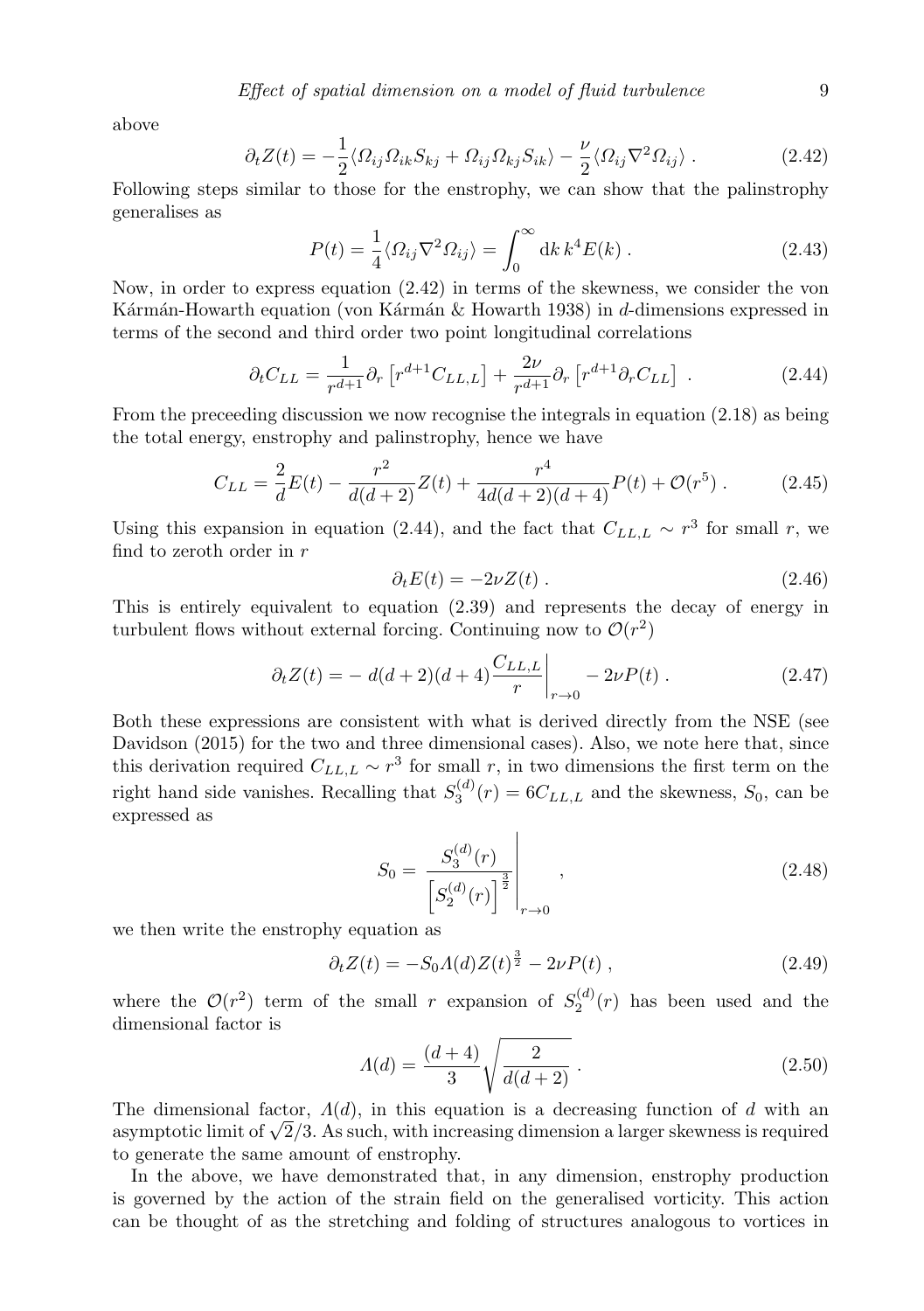all dimensions. From another viewpoint, this stretching is seen to be caused by a nonzero skewness. However, a larger skewness value is required with increasing dimension to produce the same level of vortex stretching.

We can also consider the skewness as a function of dimension using equation (2.48) and the small  $r$  expansions for the structure functions. This gives

$$
S_0(d) = -\frac{1}{\Lambda(d)} \int_0^\infty dk \, k^2 T(k) \left[ \int_0^\infty dk \, k^2 E(k) \right]^{-\frac{3}{2}} . \tag{2.51}
$$

This result will be used in section 4 in order to measure the dimensional dependence of  $S_0$ .

#### 3. Methods

As was highlighted earlier in this work, the cost of DNS in dimensions higher than four is prohibitive. Therefore, in order to study the effects of spatial dimension on turbulent fluid flows, we utilise the d-dimensional EDQNM closure approximation. Under this approximation we find the equation for the time evolution of the energy spectrum is

$$
\left(\partial_t + 2\nu k^2\right) E(k) = 8K_d \iint\limits_{\Delta k} dp \, dq \frac{k}{pq} b_{kpq}^{(d)} \theta_{kpq}(t)
$$
  
 
$$
\times \left[ \sin^{d-3}(\alpha) k^2 E(p) E(q) - \sin^{d-3}(\beta) p^2 E(q) E(k) \right] + f(k) .
$$
 (3.1)

It should be noted that the kpq subscripts are simply labels and not indices, so no summation is implied. For a derivation of equation  $(3.1)$ , see Lesieur (1987) or Sagaut & Cambon (2008) for the three dimensional case, and Rose & Sulem (1978) for the extension to arbitrary dimension. In equation (3.1) the integration is performed over wave-vector triads which can form triangles, i.e.  $\{k, p, q\}$  satisfying  $k + p + q = 0$ , and we have

$$
b_{kpq}^{(d)} = \frac{p}{2k} \left( (d-3)Z + (d-1)XY + 2Z^3 \right) , \qquad (3.2)
$$

where X, Y and Z are the cosines of the angles  $\alpha, \beta$  and  $\gamma$  which lie opposite the sides k, p and q respectively. As such,  $b_{kpq}^{(d)}$ , coupled with the two sine terms, contains all the information regarding the geometry of the triadic interactions in the EDQNM closure. We also have the triad relaxation time

$$
\theta_{kpq}(t) = \frac{1 - e^{-\left(\mu_k + \mu_p + \mu_q + \nu(k^2 + p^2 + q^2)\right)t}}{\mu_k + \mu_p + \mu_q + \nu(k^2 + p^2 + q^2)},
$$
\n(3.3)

in which the eddy damping rate is given by

$$
\mu_k = \lambda_1 \sqrt{\int_0^k \mathrm{d}s \, s^2 E(s, t)} \,. \tag{3.4}
$$

Finally the dimensional factor  $K_d$  is given by

$$
K_d = \frac{A_{d-1}}{(d-1)^2 A_d} \,. \tag{3.5}
$$

In these equations there exists a free parameter  $\lambda_1$ , which can be shown to set the Kolmogorov constant (André  $\&$  Lesieur 1977), see Appendix A for further details. For certain applications setting the value of the Kolmogorov constant will be important, for example in investigating the dimensionless dissipation rate, whilst for others we will be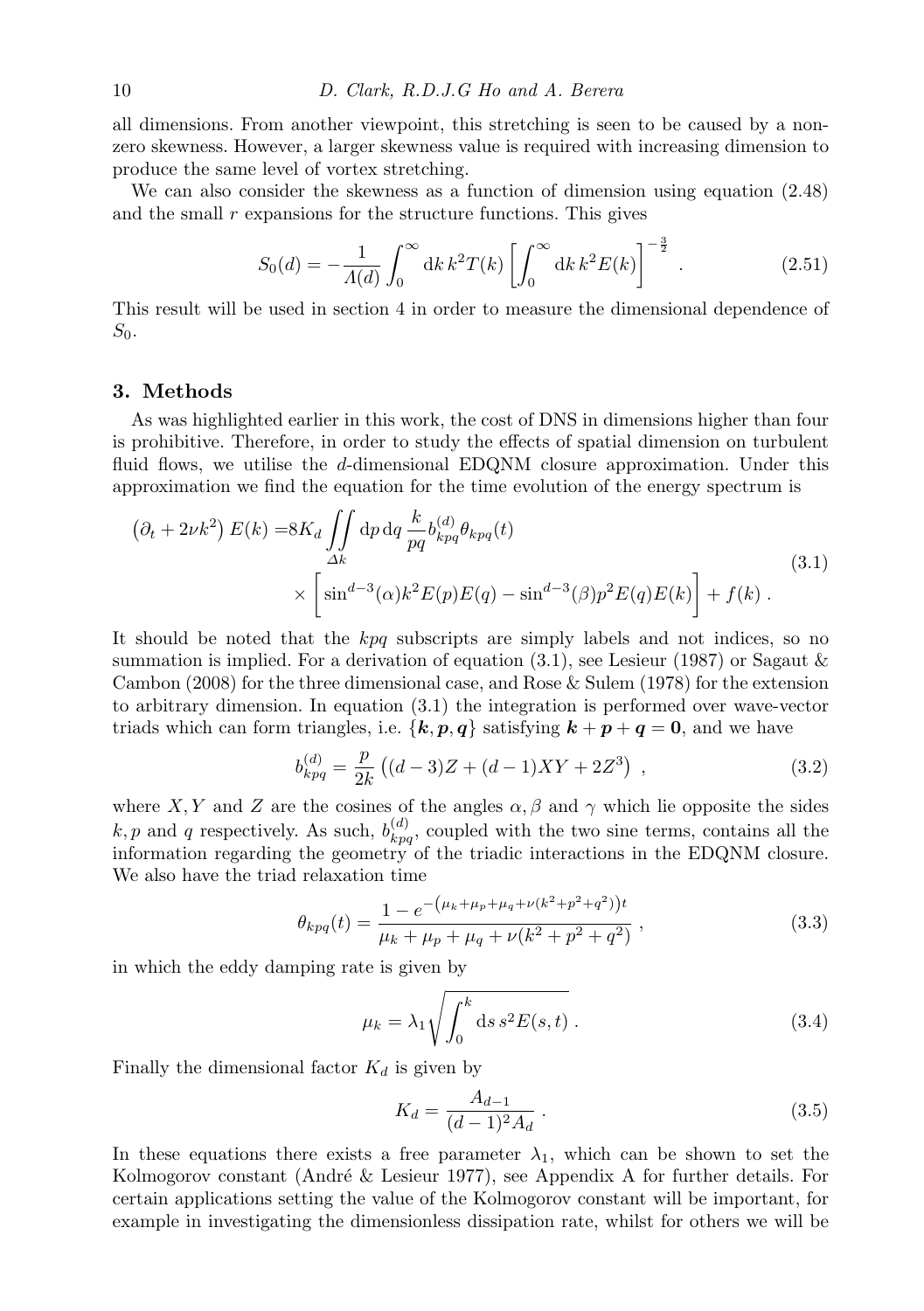more interested in the triadic interactions which are independent of the choice of  $\lambda_1$ . The forcing term  $f(k)$  is chosen such that injected energy is distributed evenly across the forcing range of wave-numbers. This forcing allows for the energy dissipation,  $\varepsilon$ , to be set exactly at stationary state. As most of this work will be focused on quantities that are determined by the small scales of the flow, the exact form of forcing at the large scales is not an important choice. Moreover, we have made use of different forms of forcing and verified that the small scale behaviour is unaltered.

A major advantage of this closure is that, since the energy spectrum is a smooth function of  $k$ , we can make use of a logarithmic discretisation of the wave-number space when solving numerically (Leith 1971). This is the key feature that allows very high Reynolds numbers to be achieved. Throughout this work we discretise our numerical simulations with

$$
k_i = k_{\min} 2^{i/F} \tag{3.6}
$$

and we choose  $k_{\text{min}} = 1$  and vary F to maintain resolution. In particular, we choose F such that the choice of  $\lambda_1$  accurately determines the value of the Kolmogorov constant in the inertial range, see Appendices A and B. Due to the presence of oscillatory terms raised to the power of the spatial dimension in the EDQNM equation, a finer mesh, and thus higher value for  $F$ , is required. Much consideration was given to this point by Leith & Kraichnan (1972) using the test field model. In this case they performed an averaging procedure on the oscillatory terms, using a geometric approach as opposed to the elegant analytic approach used by Bowman (1996). In order to simplify our approach we choose simply to use a finer mesh with increasing dimension rather than invoke an averaging procedure. If the simulation is under-resolved the value of the Kolmogorov constant will not be correct, as such, measurement of this constant provides a useful check for the accuracy of a simulation, we thus ensure that the value of the Kolmogorov constant measured in our simulations is in agreement with the results of Appendix B.

It is important to note that it has been shown (Lesieur & Schertzer 1978) that, when using such a logarithmic discretisation, interactions between certain non-local triads will not be accounted for in the EDQNM closure. It is possible to handle these missing triads analytically, however, for this study the extension of such methods to d-dimensions has not been carried out. Consequently, we have verified our main results are not influenced by the choice of discretisation through cross-checks with linearly discretised simulations where feasible. In our numerical work, we employ a parallel EDQNM code using second order predictor corrector method for time-stepping. Details of this code can be found in (Clark 2019).

In order to determine an appropriate value for  $\lambda_1$  in any dimension, we turn to results from a parameterless closure approximation. The Lagrangian renormalised approximation (LRA) (Kaneda 1981) was used by Gotoh et al. (2007) to obtain values for the Kolmogorov constant in arbitrary dimension. Using these values we are then able to set the free parameter in our EDQNM simulations, such that we have an appropriate value for the Kolmogorov constant, see Appendix B for further details. In our numerical work above four dimensions  $\lambda_1$  has been set such that the Kolmogorov constant in each dimension is equal to the value predicted by the LRA. Unfortunately, this ad-hoc method is all that is available as there are no DNS results beyond four dimensions from which a Kolmogorov constant can be approximated.

In all simulations we start from a zero initial energy spectrum. Simulations are then evolved from this spectrum until a statistically stationary state is reached. The exact form of the initial condition is not important for this work: the statistically steady state is independent of such choices. In fact, as we begin from a zero state the steady state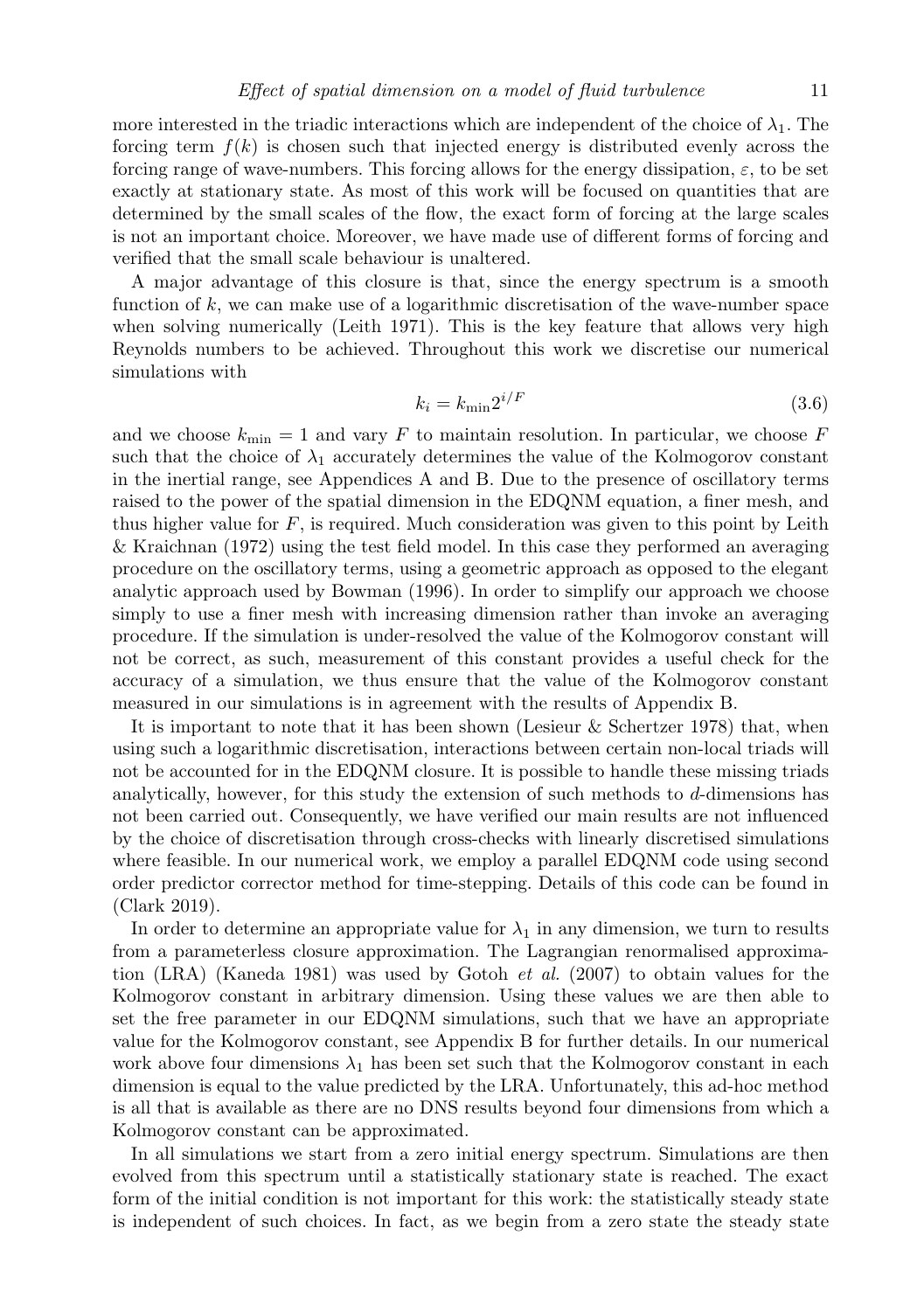spectra is guaranteed to be generated entirely by the triadic interactions of equation 3.1. In Appendix B we give further details on the simulations performed included the largest Reynolds numbers reached.

#### 4. Results

#### 4.1. Energy and Transfer Spectra

In the DNS study of Berera et al. (2020), the observed scaling of the energy spectrum was consistent with that predicted by K41 in both the three and four dimensional cases insofar as within a given dimension the energy spectra were found to collapse upon scaling by Kolmogorov variables. However, the spatial dimension was found to have an influence on the shape of the energy spectrum in the near dissipative region. It was observed that, when comparing four to three dimensions, dissipative effects did not become dominant until smaller scales, evidenced by the presence of a seemingly extended inertial range. Before we investigate this behaviour in higher dimensions using the EDQNM closure, we need to understand to what extent the model is capable of reproducing the effects seen in three and four-dimensional DNS. To this end, in figure 1 we show energy spectra from both DNS and EDQNM in three and four dimensions scaled by the Kolmogorov constant. In both dimensions we have the same  $\nu$  and  $\varepsilon$  across DNS and EDQNM. A good collapse of the data can be seen in the inertial range and, approaching the dissipative region, the EDQNM closure captures the extended inertial range reasonably well. However, once the dissipative region is reached, the EDQNM results begin to diverge from those of the DNS in both dimensions, and it does not appear that this divergence is worse in one dimension over the other. The discrepancies at the large scales, small  $k\eta$ , are due to the forcing differences between DNS and EDQNM simulations.

Having verified that the EDQNM approximation can satisfactorily reproduce properties of the energy spectra seen in three and four dimensional DNS, we now turn to even higher spatial dimensions. In figure 2a we plot the energy spectra from EDQNM simulations for three, six, seven, ten and twenty dimensions, scaled by the appropriate Kolmogorov constant for each dimension, once more we keep  $\nu$  and  $\varepsilon$  constant across dimensions. Here, it can be seen that increasing spatial dimension is accompanied by a growing accumulation of energy on the edge of the inertial range. Such behaviour may be indicative of an enhanced forward transfer of energy as the spatial dimension increases. This view is consistent with theoretical arguments which conjecture that as the spatial dimension tends to infinity the nature of the triadic interactions leads to all energy being transferred in the forward direction to the small scales (Fournier et al. 1978). Further arguments have suggested that the appearance of such an energy bottleneck is the result of triad interactions being damped by viscosity at the smallest scales (Herring  $et$  al. 1982). Hence, if the forward energy transfer is enhanced and, as appears to be the case, the aforementioned viscous damping of certain triads is not influenced by the dimension, then this pile up should be expected to increase with dimension. In figure 2b, we show the compensated spectra which give an even clearer demonstration that the bottleneck effect becomes more pronounced with increasing dimension. In DNS results (Berera et al. 2020), this view is further supported by an increased skewness in four dimensions. We will return to skewness in section 4.2 where it is evaluated for EDQNM results. It is also clear that in all cases we observe a inertial range with a  $k^{-5/3}$  power law scaling which persists over a number of decades in wave-number space. As we go to higher dimensions we find this scaling region appears to become progressively shortened by the increased bottleneck effect. Although not shown, in all dimensions we find a collapse within a given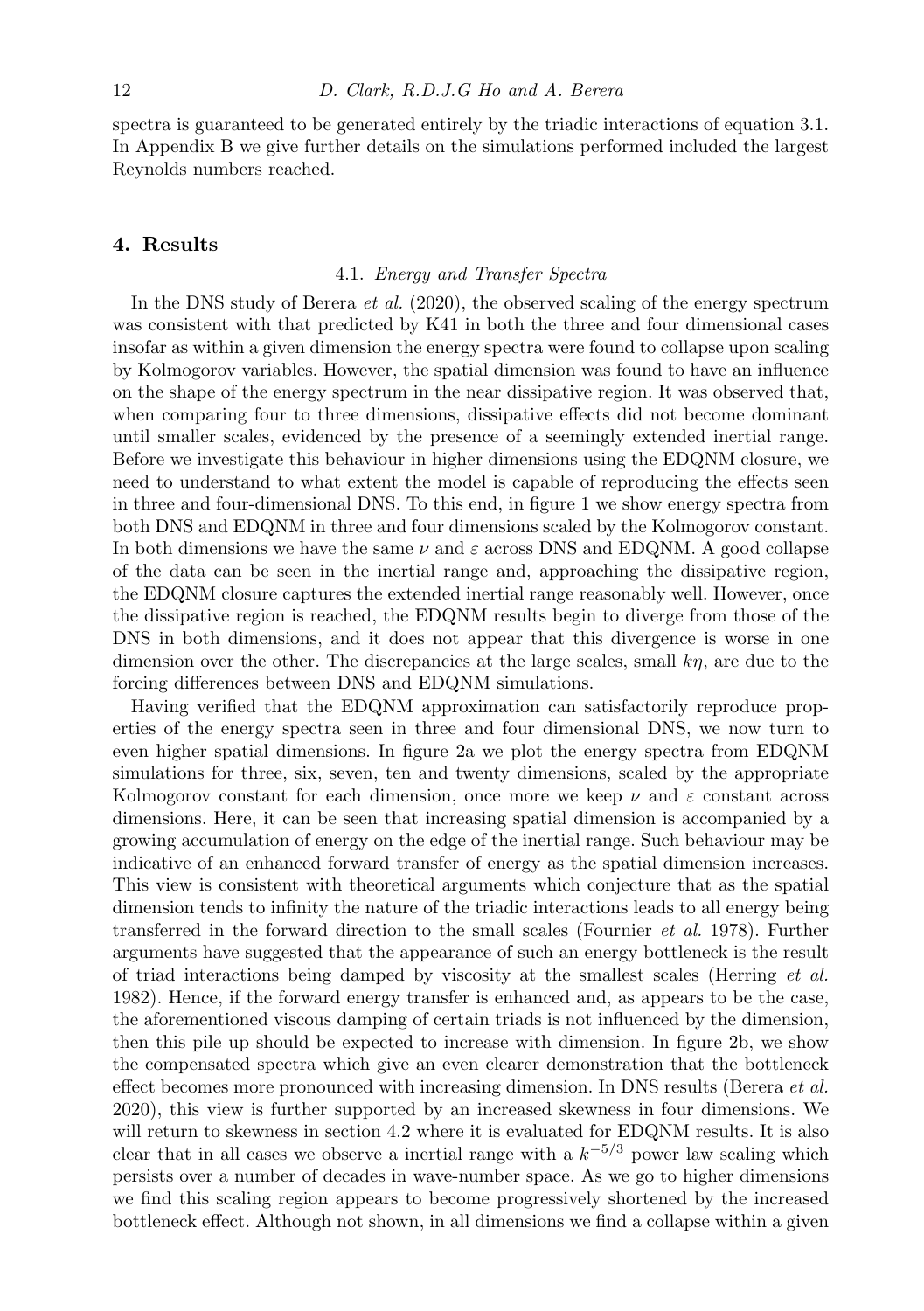

Figure 1. (a) Comparison between DNS (solid lines) and EDQNM (dashed lines) of energy spectra scaled by the Kolmogorov microscale,  $\eta$ , for three (blue) and four (black) dimensions. (b) Compensated energy spectra for the same data.

dimension of energy spectra across a range of Re values when rescaled by  $\nu$  and  $\varepsilon$ . That is, the energy spectrum is found to take on a universal shape in each dimension.

The energy transfer spectrum,  $T(k)$ , provides a natural measure of the exchange of energy between different scales in turbulent flows. However, in closing the infinite moment hierarchy using the quasi-normal hypothesis, the transfer spectrum is directly effected by the closure. Moreover,  $T(k)$  is also directly influenced by the eddy-damping assumption. As such, if the quasi-normal and/or the eddy-damping assumptions are not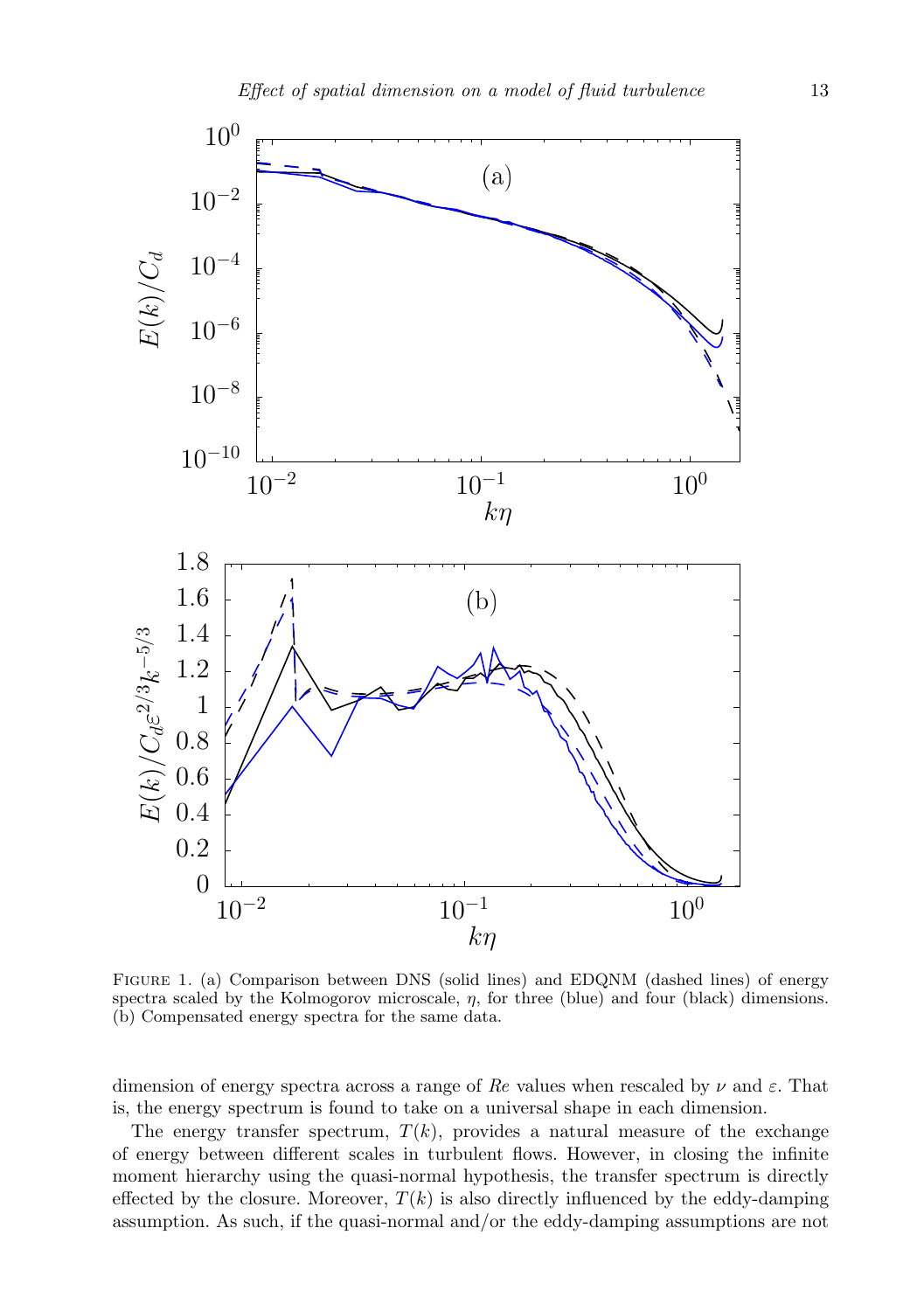

FIGURE 2. (a) EDQNM energy spectra scaled by the Kolmogorov microscale,  $\eta$ , for three, six, seven, ten and twenty dimensions, the darker the shade of the line the higher the dimension with twenty being black. Dashed line shows  $k^{-5/3}$  scaling. All dimensions have the same viscosity and energy dissipation. (b) Compensated spectra for the same data, colours the same.

sound we should expect the transfer spectra produced in the EDQNM simulations to show differences when compared to DNS transfer spectra. Indeed, in figure 4a we see far larger discrepancies between EDQNM and DNS for the non-linear energy transfer than we did in the corresponding energy spectra. However, the qualitative behaviour going from three to four dimensions is the same in both DNS and EDQNM results. The peak non-linear transfer is greater and found at smaller scales in four dimensions compared to three dimensions. However, in contrast with results for the energy spectra,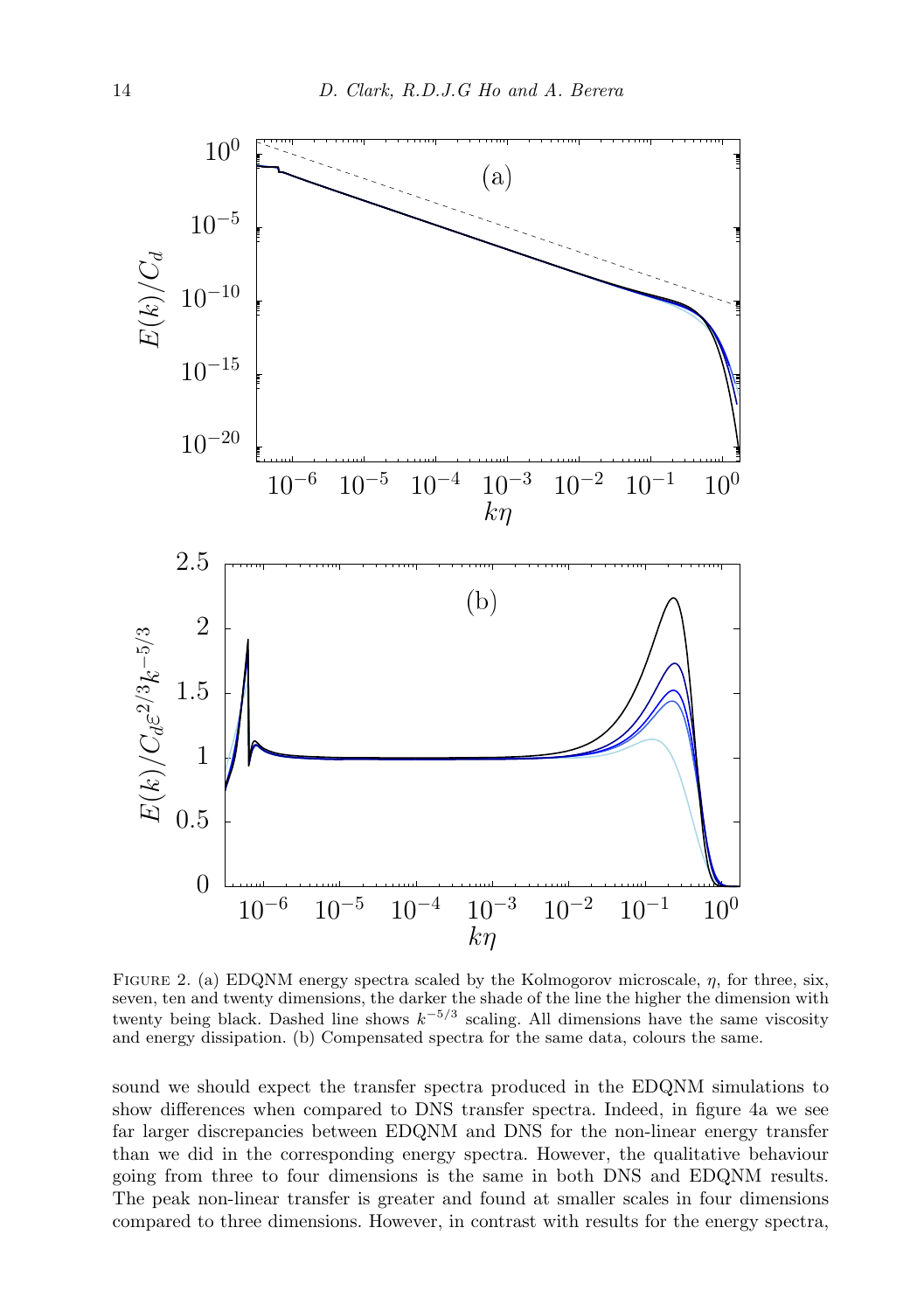

Figure 3. (a) Comparison between DNS (solid lines) and EDQNM (dashed lines) of non-linear transfer in three (blue) and four (black) dimensions. (b) Normalised energy flux for DNS (solid lines) and EDQNM (dashed lines) in three (blue) and four (black) dimensions.

the agreement between the non-linear transfer in DNS and EDQNM appears to be better in four dimensions than in three dimensions, insofar as the peak transfer occurs at similar scales in both DNS and EDQNM. Without higher dimensional DNS results we cannot say whether this better agreement between DNS and EDQNM is purely coincidental or in fact evidence that four dimensional turbulence is in effect more mean-field-like. In figure 3b, the energy flux is displayed. For both DNS and EDQNM the energy flux remains roughly constant until smaller scales in four dimensions relative to three dimensions.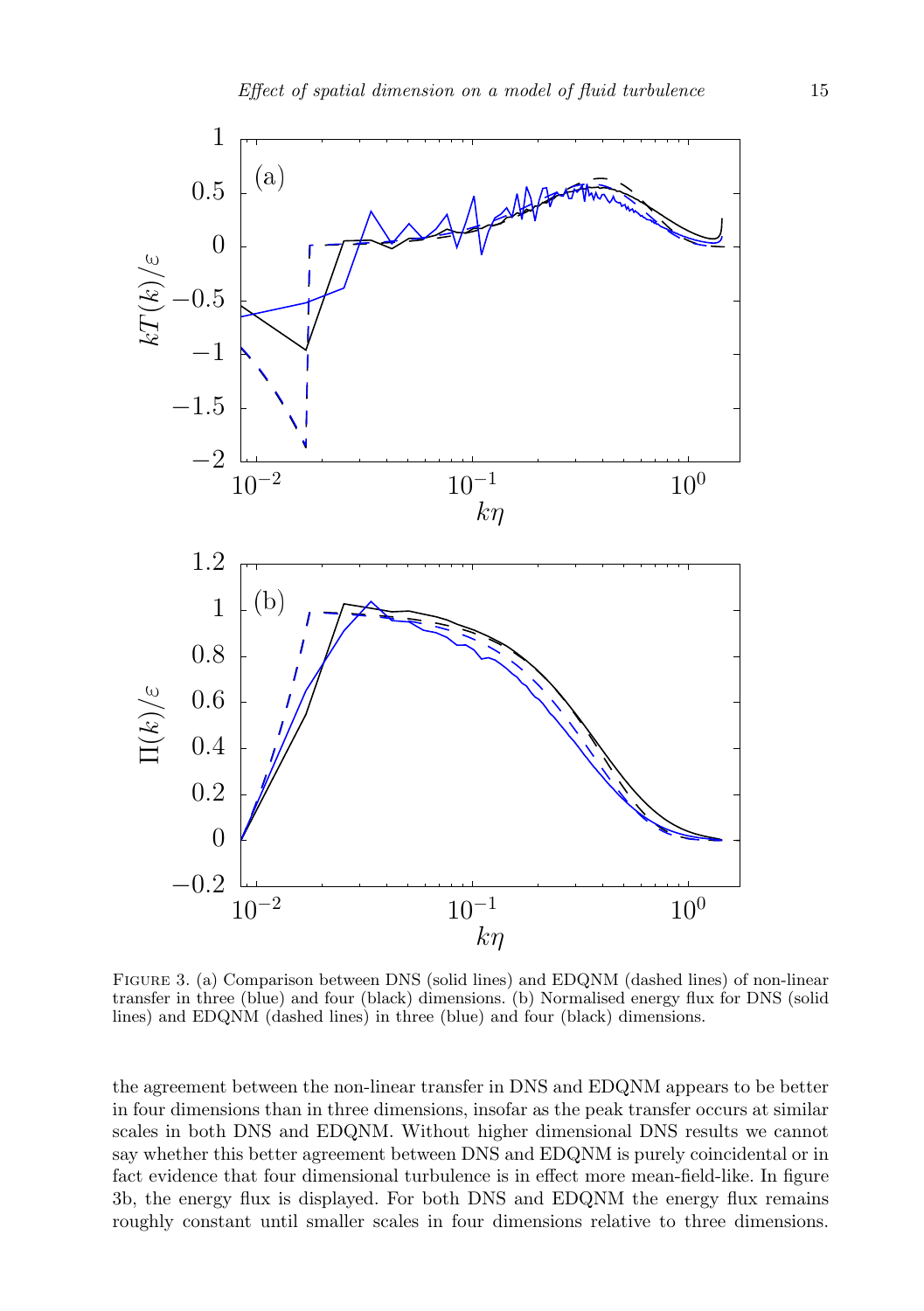

FIGURE 4. (a) EDQNM Non-linear energy transfer for three, six, seven, ten and twenty dimensions, the darker the shade of the line the higher the dimension with twenty being black. (b) Normalised energy flux for same data coloured in the same manner.

Once more, due to the forcing differences at larger scales there is a greater disagreement between DNS and EDQNM results for both the non-linear transfer and the energy flux. In light of these comparisons, we should be more cautious in our interpretation of results derived from the transfer spectrum in EDQNM.

Turning once more to purely EDQNM results, we look at the dependence on the spatial dimension of the non-linear energy transfer. In figure 4a we plot the non-linear energy transfer for a number of dimensions. Here, the trend of the peak non-linear energy transfer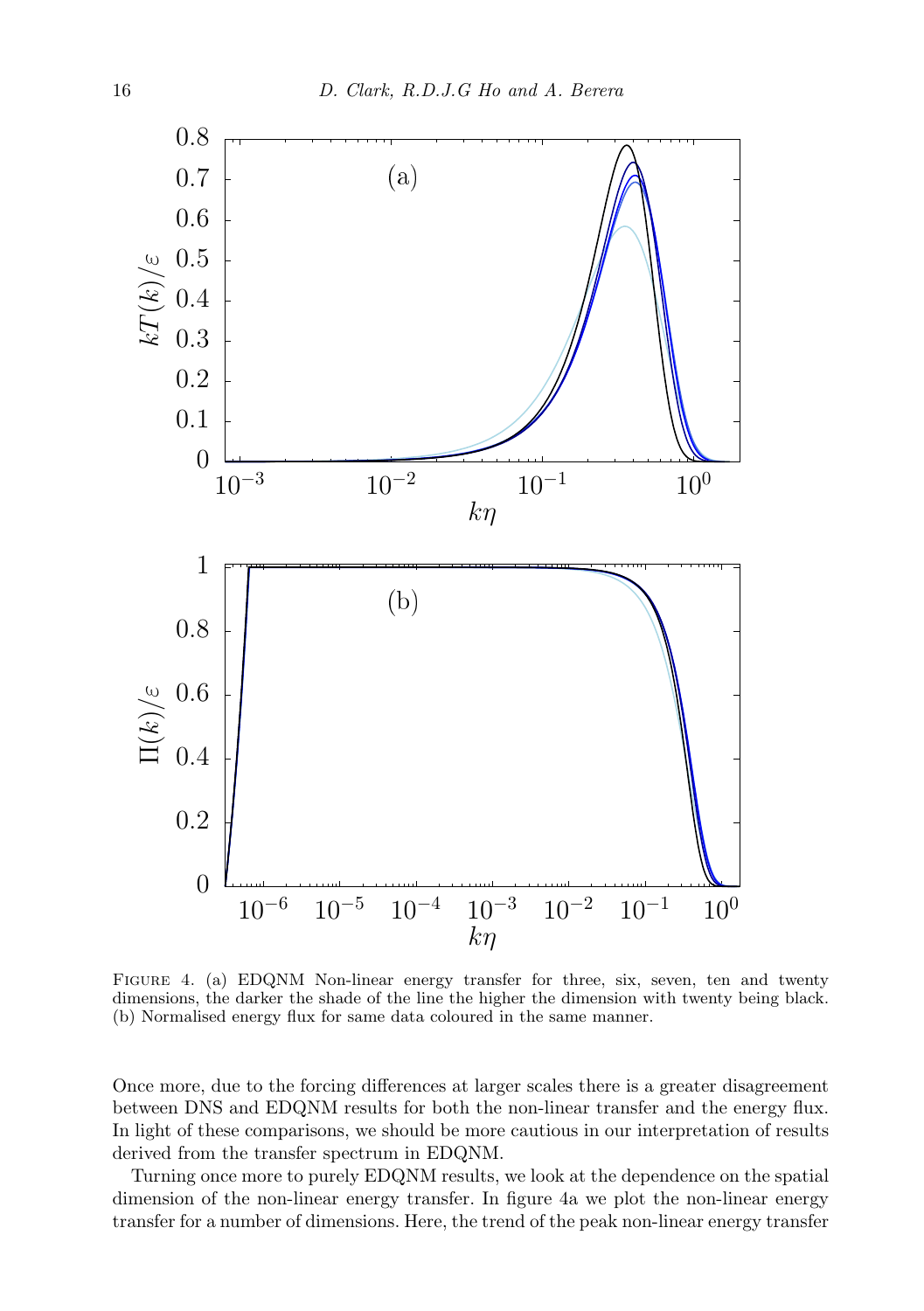moving to smaller scales as the dimension increases is observed to continue to around six dimensions, at which point it begins to move to larger scales again. This potential crossover at six dimensions is interesting given the work of Liao (1990, 1991), where a possible upper critical dimension for turbulence at six dimensions is conjectured. Of course, since our results are obtained via a closure approximation they should not be over-interpreted. In figure 4b we show the spectral energy flux for a range of spatial dimensions. In line with what was found for the compensated energy spectra, we observe a scaling range of several decades in all dimensions. In this figure it is clear that above three dimensions there is an increased energy transfer to smaller scales as evidenced by the flux dropping slower as we enter the dissipative region.

#### 4.2. Skewness

In section 2.3 we derived equation (2.49), relating the production of the generalised enstrophy in d-dimensions to the skewness,  $S_0$ . Higher values of  $S_0$  are then associated with greater vortex-stretching, which would then provide the mechanism for the increased forward energy transfer in higher dimensions. Using equation (2.51) we can measure the effect of spatial dimension on  $S_0$  in our EDQNM simulations. These results are presented in figure 5a. It is observed that in the EDQNM equations the skewness reaches a maximum value of around -0.72 at seven dimensions, before remaining roughly constant until ten dimensions, beyond which  $S_0$  decreases. If the trend seen in figure 5a continues then the skewness may vanish for infinite spatial dimension. When compared to the results for skewness in the DNS of Berera et al. (2020) both three and four-dimensional EDQNM results exhibit a lower value of  $S_0$ . This is not a surprising result and has been observed in EDQNM simulations in three dimensions (Bos et al. 2012) and is likely a result of the assumptions made in the EDQNM model e.g. the quasi-normal or eddydamping assumptions. The EDQNM approximation is also known to exhibit a constant asymptotic value for  $S_0$  at sufficiently high Reynolds number and the results presented in figures 5a and 5b are of this asymptotic value in all cases. This existence of this asymptotic value is predicated on the exponent in the inertial range being −5/3 hence given our energy spectra results in all dimensions we can be confident in these asymptotic values.

In equation (2.49), due to the dimensional pre-factor of the skewness term, at larger spatial dimensions higher skewness values are required to generate the same level of enstrophy production. In figure 5b we show the pre-factor,  $-S_0\Lambda(d)$ , of the enstrophy production term in equation (2.49) for a range of dimensions. These results suggest that until five dimensions there is an increase in enstrophy production, then starting at six dimensions there is a reduction in enstrophy production and thus in vortex stretching. If we consider that the action of vortex stretching produces smaller scales in the flow, then this is consistent with the accumulation of energy at the end of the inertial range. Once more, if this trend continues, then for infinite dimension there will be no enstrophy production and hence no vortex stretching. The vanishing of vortex stretching, and thus of velocity derivative skewness, at infinite dimension is quite an extreme scenario, and it may be that a non-zero but finite asymptotic value is reached instead. This is consistent with what was seen in (Gotoh *et al.* 2007) where a finite but non-zero asymptotic skewness value at infinite dimension was predicted using the LRA. This finite value is reached after a consistent increase with dimension. This is at odds with what is seen in our simulations, where a maximum skewness is reached at a finite dimension. However, if the skewness does vanish at infinite dimension a more drastic statement may then be that in infinite dimensions there is no energy flux in either direction and thus no turbulence. We stress here that since these are closure results it is not possible to make any definitive claims.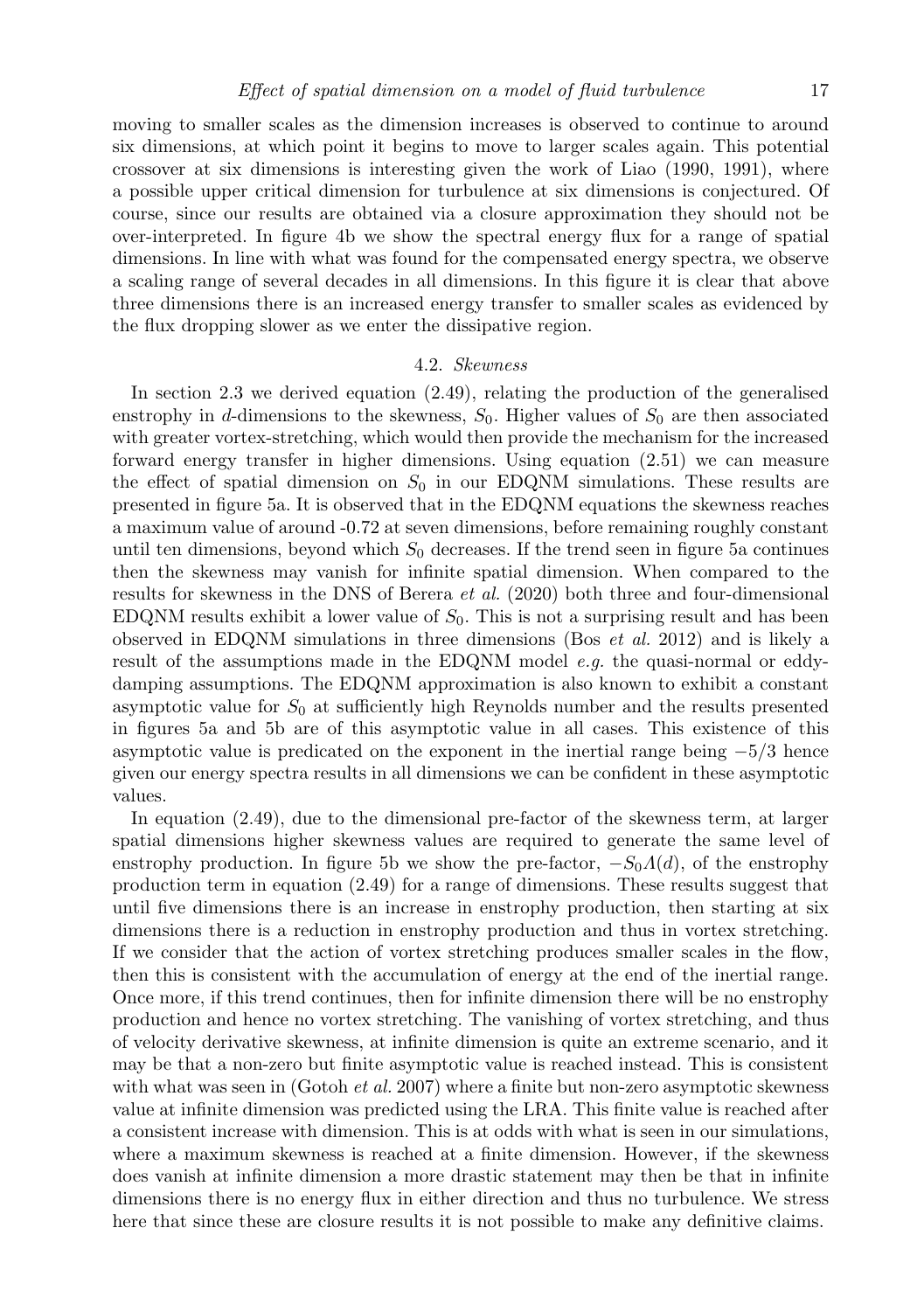

Figure 5. (a) EDQNM Velocity derivative skewness vs dimension. (b) Enstrophy production term  $-S_0A(d)$  vs dimension.

The significance of this maximum skewness dimension is unknown, and may be a result of the closure assumptions. As such, without higher dimensional DNS results, we cannot make a definitive statement. Furthermore, to ensure that the skewness reaching a maximum at finite dimension is not a result of the values of free parameter,  $\lambda_1$ , used in this work we have carried out an additional set of simulations detailed in Appendix C. As a result of these simulations we are confident the appearance of a maximum skewness dimension is a real effect in the EDQNM equations, with the caveat that the Kolmogorov constant does not increase with dimension. Given the observed Kolmogorov constants in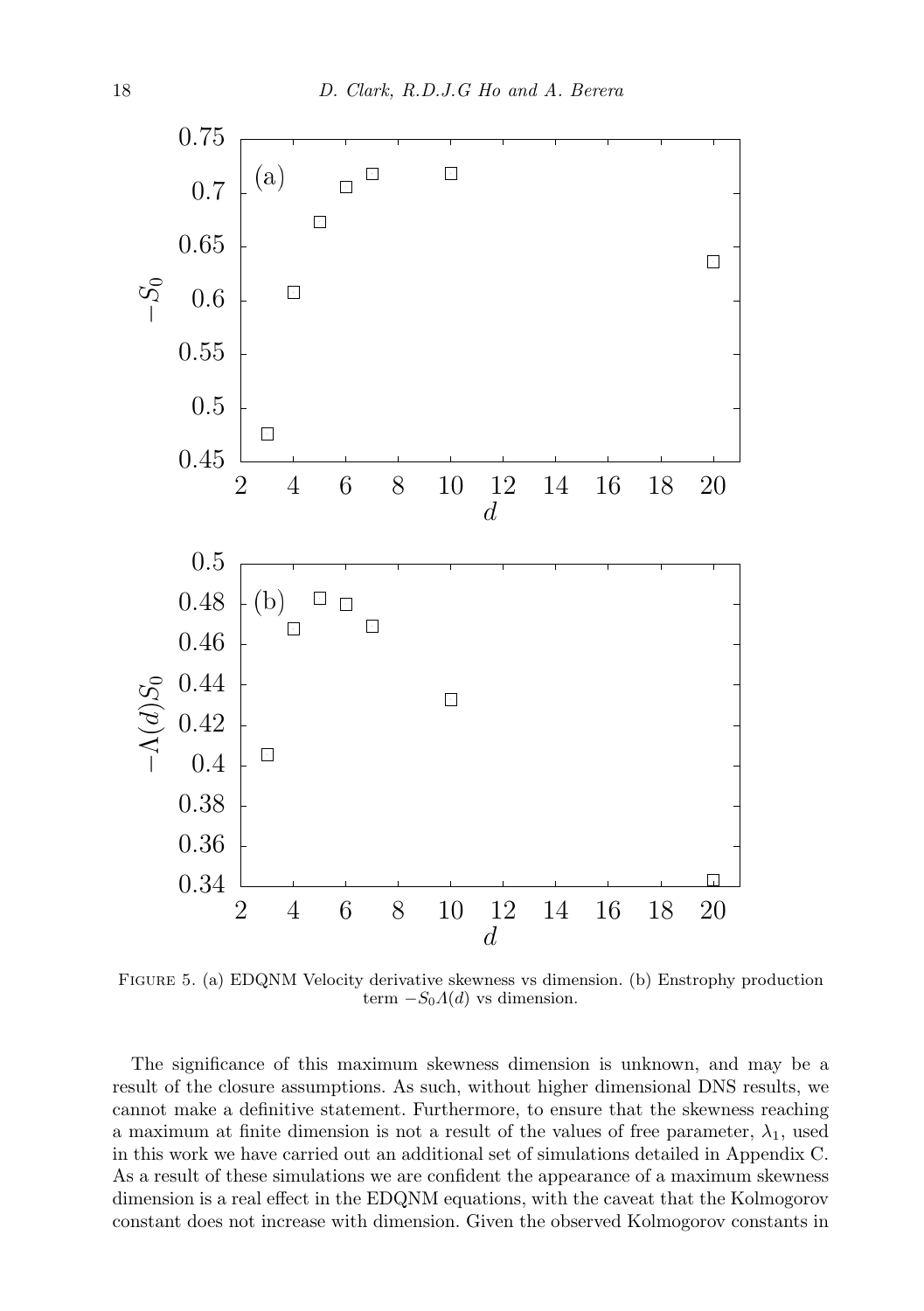the four dimensional DNS of both Gotoh et al. (2007) and Berera et al. (2020) and the predictions of the LRA there is evidence that this caveat holds.

An important further point to consider for the infinite dimensional problem is that of the energy spectrum normalisation in this limit. In (Fournier et al. 1978) it was found that to each order in perturbation theory the energy spectrum had a finite limit if a rescaled time variable is used. However, this time rescaling can be shown to be equivalent to a rescaling of the energy spectrum. The latter rescaling is equivalent to a finite energy per velocity component as opposed to a finite total energy. If the total energy is to remain finite then as we tend to infinite dimension each individual velocity component will tend to zero, suggesting zero skewness. However if the components remain non-zero then the skewness will be finite but non-zero.

Once more, these results are interesting considering the work of Liao (1990, 1991) suggesting the possibility of a critical dimension of 6 for turbulence. Studying this infinite dimensional limit within numerical EDQNM studies becomes difficult with increasing dimensions. For example, at  $d = 20$  with a numerical resolution of  $F = 50$  we find an error of about 2% in the expected value for the Kolmogorov constant using the free parameter in Appendix B. Compared with  $d = 3$  where a resolution of  $F = 16$  gives an error much less than a percent it is clear that the resolution costs of higher dimensions quickly becomes an issue.

#### 4.3. Third Order Structure Functions

The longitudinal structure functions have frequently been measured in experimental (Anselmet et al. 1984) and numerical studies of turbulence (Gotoh et al. 2002; Ishihara et al. 2009). In such studies, it is found that, particularly at higher orders, these structure functions show deviations from the scaling predicted by the K41 theory. Such deviations are typically attributed to intermittency corrections, although there are also arguments suggesting these are simply finite Reynolds number corrections due to K41 being an asymptotic theory (Kolmogorov 1962; Benzi et al. 1984; Qian 1997, 1999; Antonia & Burattini 2006; Tchoufag et al. 2012; McComb 2014; Tang et al. 2017; Antonia et al. 2019).

The effect of the spatial dimension on these corrections is an interesting question, and comparisons to critical phenomena, in particular anomalous exponents, have been made (Nelkin 1974; Rose & Sulem 1978). Of course, the EDQNM model does not account for intermittency and therefore measurements of structure functions in such simulations cannot answer questions regarding these deviations. Furthermore, we are not aware of a method by which to calculate beyond third order structure functions from spectral quantities. However, if such a method were available it is likely it could, potentially with some difficulty, be applied to the EDQNM model. Indeed, it was shown by Kraichnan (1959) that in the Direct Interaction Approximation (DIA) it is possible to study quantities beyond third order. This was then demonstrated by Chen et al. (1989) for the DIA and by Bos & Rubinstein (2013) for the EDQNM model. As such, even if intermittency was present in the EDQNM model we would be unlikely to find substantial corrections at these low orders, even in three dimensions.

Putting questions regarding intermittency and anomalous exponents aside, we wish to test equation (2.30) using our DNS and EDQNM results. In figures 6a and 6b, the third order structure functions computed using equation (2.30) in EDQNM are compared to those in DNS. Good agreement is seen in the inertial range with both DNS and EDQNM exhibiting the expected scaling. Looking to the dissipative region, we find that all our data follows  $r<sup>3</sup>$  scaling, however, this scaling begins at a different point in DNS compared to EDQNM. Given our energy and transfer spectra results, these deviations in small scale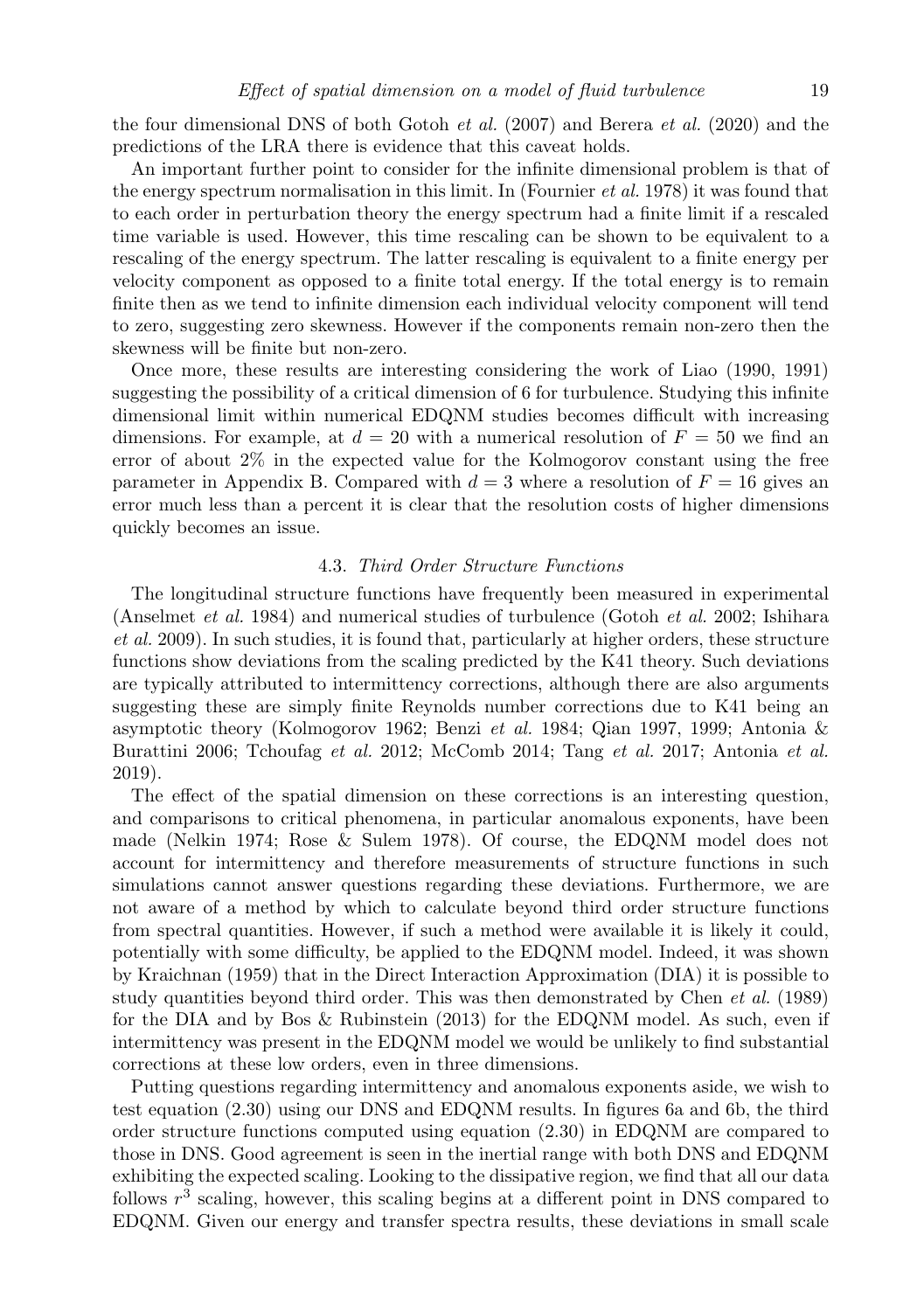

Figure 6. Comparison of third order structure functions in DNS (solid lines) and EDQNM (short dashed lines) for three (blue) and four (black) dimensions: (a) scaled by appropriate Kolmogorov quantities (b) scaled by energy dissipation and r. In (a) the dotted lines correspond to the expected  $12r/d(d+2)$  inertial range scaling behaviours whilst in (b) they are for the values  $12/d(d+2)$ .

behaviour are expected. The most interesting feature of these figures can be found in figure 6b where the agreement between DNS and EDQNM appears to be better in four dimensions when compared with three. This is consistent with what was seen in the non-linear transfer, perhaps not surprisingly given that the transfer spectrum is used in determining  $S_3^{(d)}(r)$ . Without higher dimensional DNS data it is impossible to know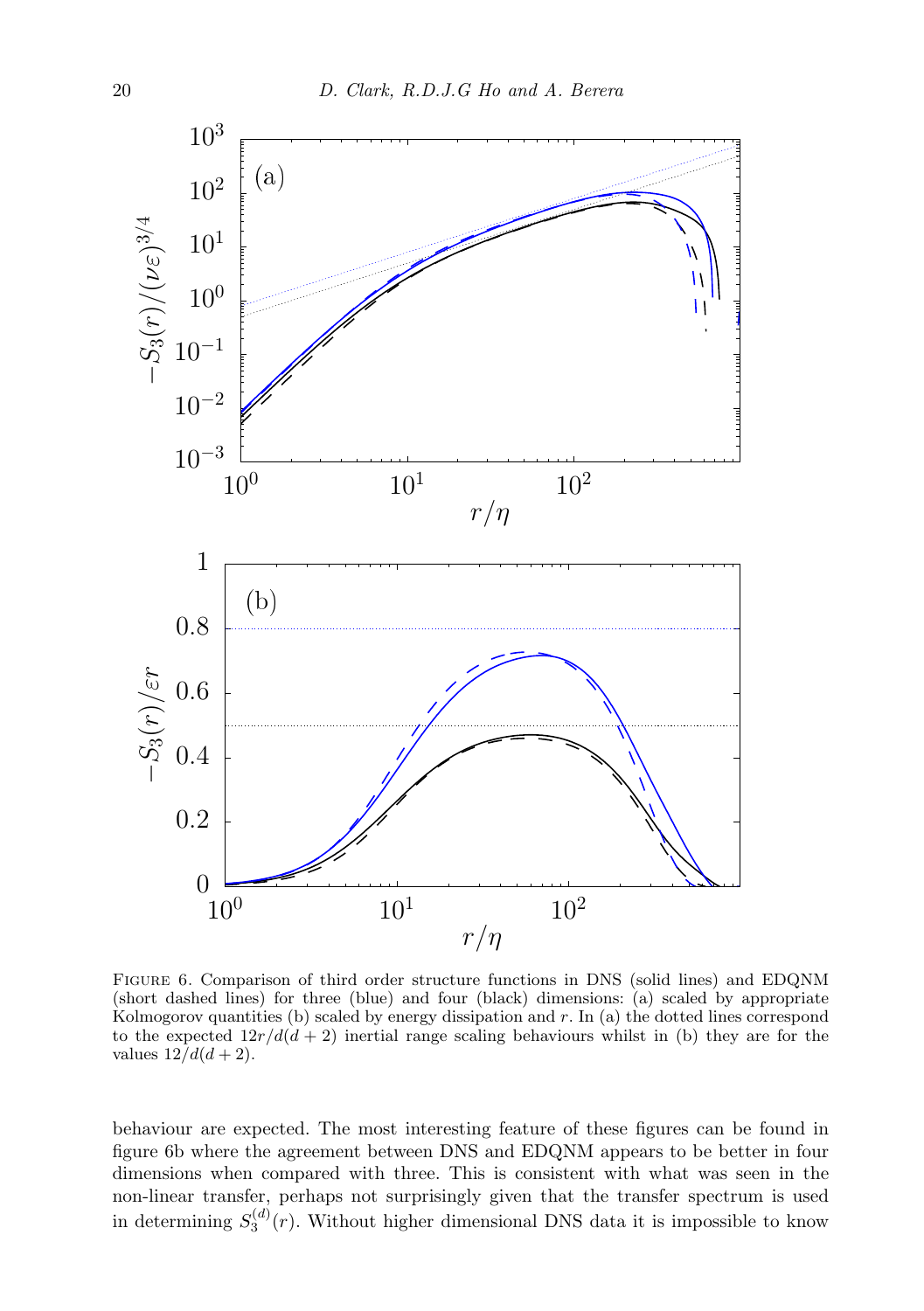

Figure 7. EDQNM Third order structure functions scaled by appropriate Kolmogorov quantities for three, six, seven, ten and twenty dimensions, the darker the shade of the line the higher the dimension with twenty being black. Dashed lines represent appropriate powerlaw scaling for each dimension, i.e.  $12r/d(d+2)$  for the inertial range. (b) Third order structure function scaled by energy dissipation and  $r$  for the same data with the same colouring.

if this better agreement is due to the EDQNM approximation becoming more accurate with increasing dimension or simply a coincidence.

As already stated, the EDQNM model does not exhibit intermittency. However, it does capture well the finite Reynolds number effect. Indeed, in Bos et al. (2012) the EDQNM model was compared with the multi-fractal model for three dimensional turbulence giving comparable results for low  $Re$  suggesting it is difficult to distinguish between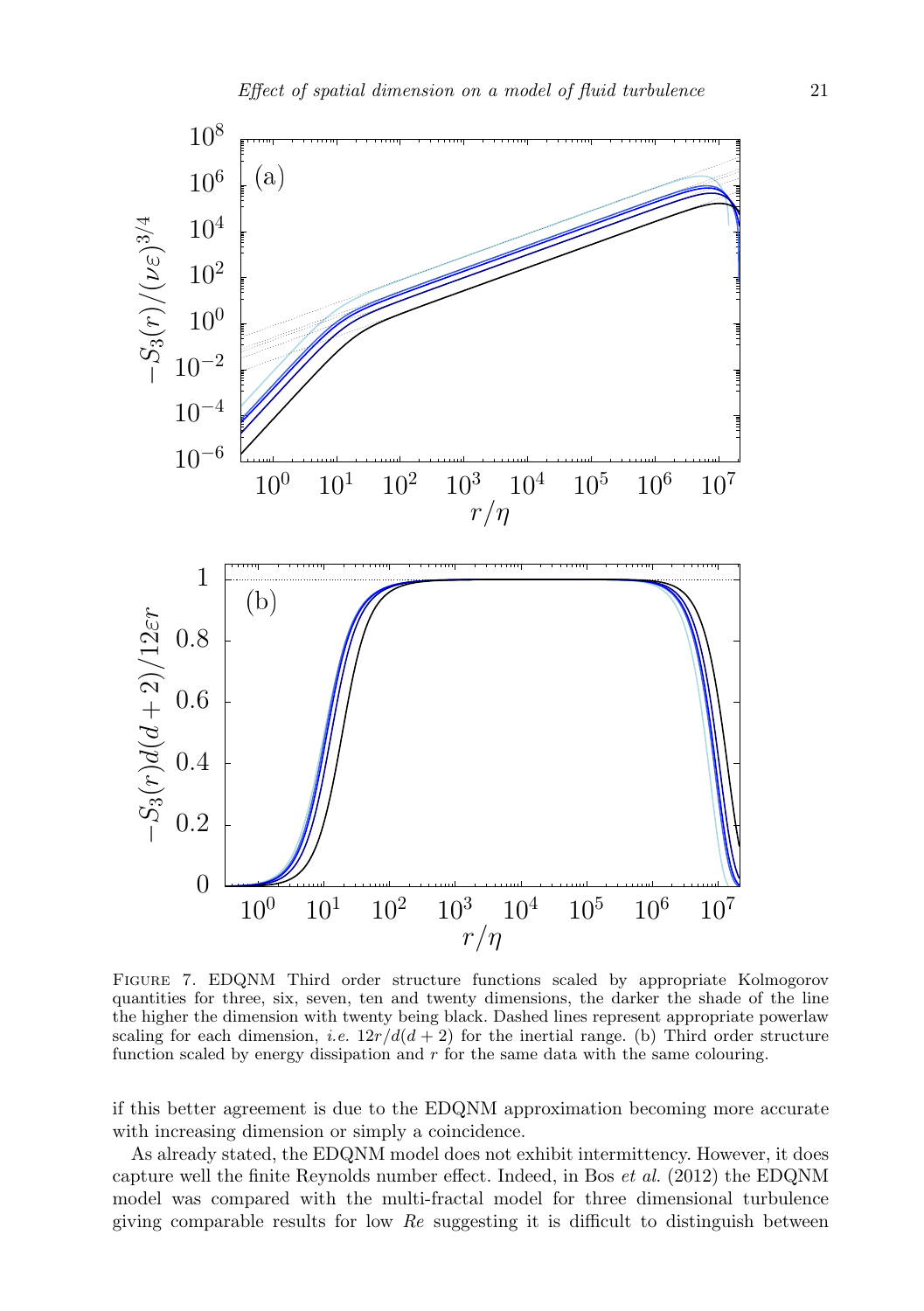intermittency effects and finite Reynolds effects in this region. We have not studied the multi-fractal model in four dimensions to make this comparison, however, given the better agreement between EDQNM and DNS in four dimensions for  $S_3^{(d)}(r)$  it may be the case that the finite Reynolds number effect becomes dominant over intermittency in higher dimensions.

Looking now at figure 7a, we see the third order lognitudinal structure function for our EDQNM data in four, five and six dimensions scaled by appropriate Kolmogorov quantities. It can be seen that in all dimensions we have  $r^3$  scaling in the small r limit, as is seen in three dimensional turbulence and is predicted from the small  $r$  expansion of  $S_3^{(d)}(r)$ . Turning to the d-dimensional von Kármán-Howarth equation, it can be shown that in the inertial range for the third order structure function, we should find

$$
S_3^{(d)}(r) \simeq -\frac{12}{d(d+2)} \varepsilon r \;, \tag{4.1}
$$

which reduces to the standard four-fifths law of three dimensional turbulence. Indeed, in figure 7a we can see that each dimension follows its own  $-12/d(d+2)$  law in the inertial range. Once more in all dimensions we observe a long scaling region. For a clearer comparison in figure 7b we normalise each dimension by the expect inertial range value such that all cases show an scaling range at 1. In doing so we find differences across dimensions, in particular by  $d = 20$  the scaling region begins at higher  $r/\eta$  than in lower dimensions.

#### 4.4. Dissipative Anomaly

In both experimental (Sreenivasan 1984; Burattini et al. 2005) and numerical studies (Wang et al. 1996; Kaneda et al. 2003; Ishihara et al. 2016) of three dimensional turbulence, including in EDQNM (Bos *et al.* 2007), there is a large body of evidence which indicates the existence of a non-zero energy dissipation rate, even in the limit of zero viscosity. This is known as the dissipative anomaly. In (Berera *et al.* 2020) an increased value for this asymptotic dissipation rate was observed in four dimensions when compared with three. This result once again suggests an enhancement of the forward energy cascade in four dimensions compared with three. We should then expect that beyond four dimensions this asymptotic dissipation rate should increase further given our spectral and skewness results.

The dimensionless dissipation rate is defined as

$$
C_{\varepsilon} = \frac{\varepsilon L}{u^3},\tag{4.2}
$$

and its Reynolds number dependence can be shown to be approximately described by the relationship (Doering & Foias 2002; McComb et al. 2015)

$$
C_{\varepsilon}(Re) = C_{\varepsilon,\infty} + \frac{C}{Re} , \qquad (4.3)
$$

where  $Re = uL/\nu$  is the integral scale Reynolds number in which L is defined by equation  $(2.16).$ 

In figure 8a we show the dimensionless dissipation rate against  $Re$  for a wide range of Re values for three, four and five dimensions. In all cases we observe  $C_{\varepsilon}$  tending to a constant asymptotic value. This asymptotic value is seen to grow with dimension as would be expected from increased forward energy transfer. We find that in three dimensions this asymptotic value in EDQNM is  $C_{\varepsilon,\infty}^{3d} = 0.38$  lower than what is seen in DNS where  $C_{\varepsilon,\infty}^{3d} \approx 0.5$  in the forced case. A higher value was found in the EDQNM of Bos *et al.*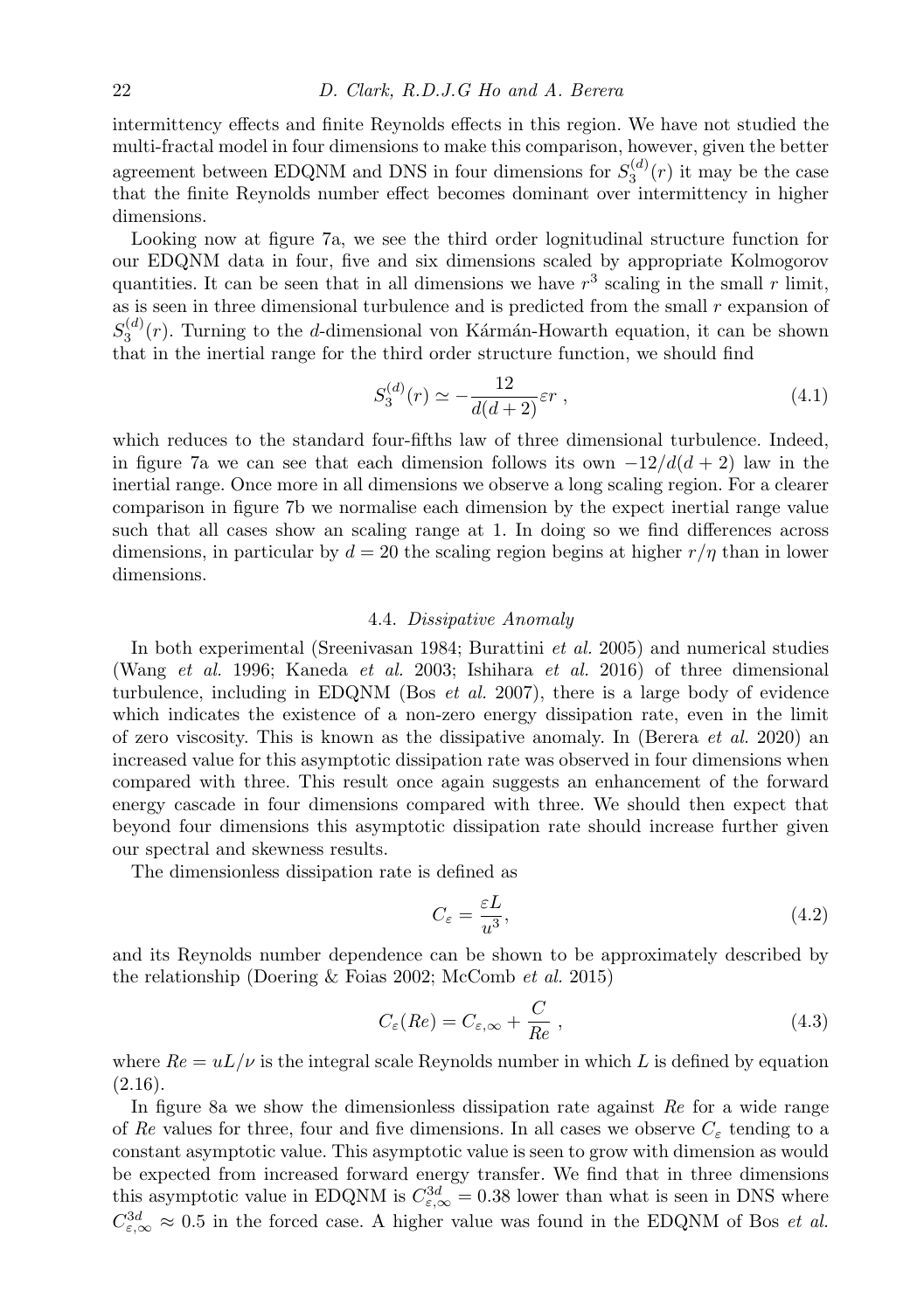

FIGURE 8. a)  $C_{\varepsilon}$  vs Re for three, four and five dimensions, darker colour indicates higher dimension with five dimensions in black. Dashed lines indicate the value for  $C_{\varepsilon,\infty}$ . b)  $\tilde{C}_{\varepsilon,\infty}$ against spatial dimension, d.

(2007) however they take a different choice of  $\lambda_1$  which will directly influence the value found. In four dimensions we find  $C_{\varepsilon,\infty}^{4d} = 0.96$  lower than the value of 1.26 found in DNS (Berera et al. 2020). Since  $C_{\varepsilon}$  is defined in terms of large scale quantities, where the forcing is active, these discrepancies between DNS and EDQNM are not surprising given the differences at small  $k$  seen in figure 3. In figure 8b we show the asymptotic dimensionless dissipation rate against the spatial dimension. Here we find the asymptotic value grows with dimension until at least 10 dimensions. Beyond here the resolution requirements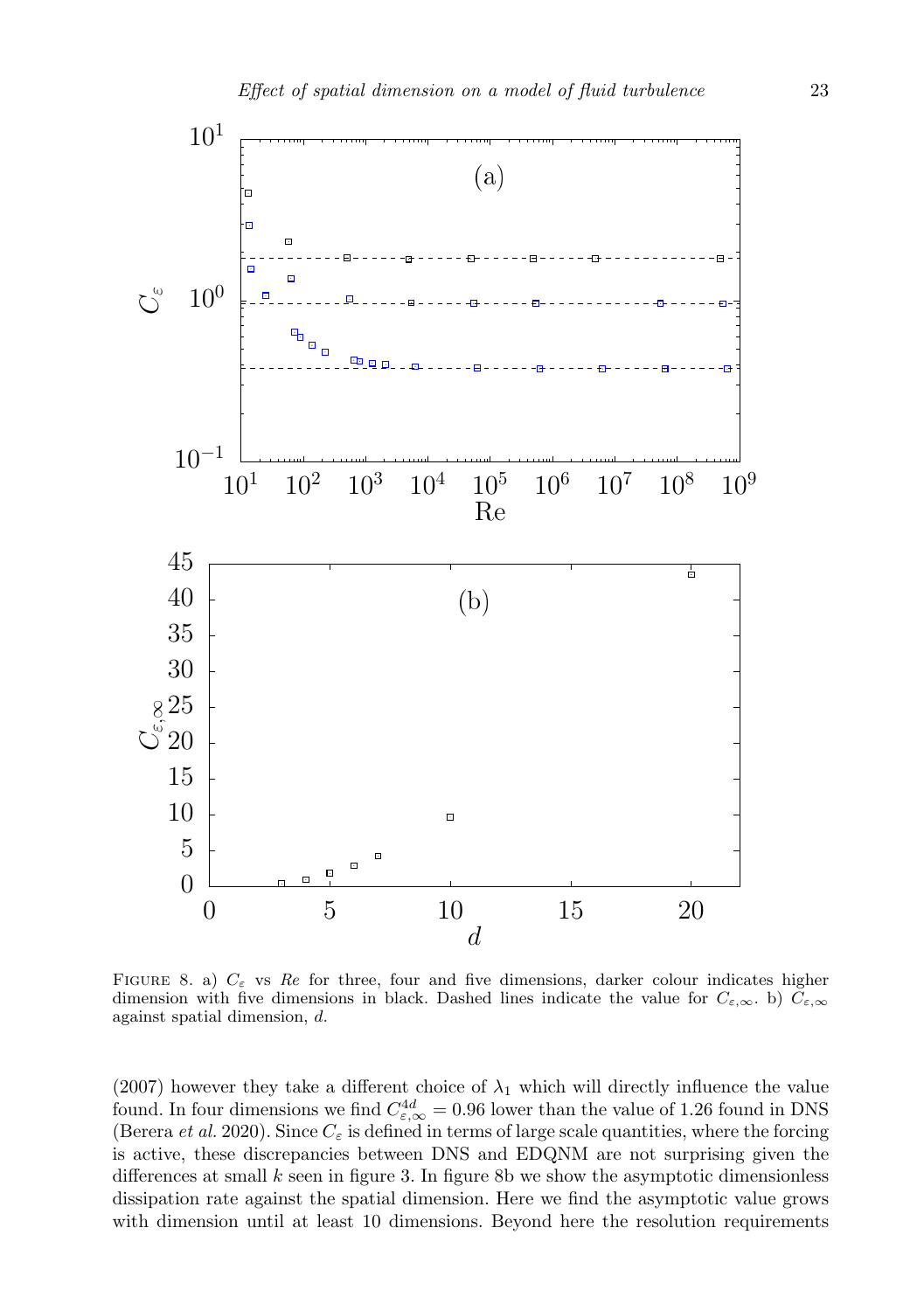render further calculation increasingly difficult. As  $C_{\epsilon,\infty}$  is related to the Kolmogorov constant such measurements would become exceptionally sensitive to resolution errors.

#### 5. Conclusion

Motivated by the four dimensional DNS results presented in Berera et al. (2020), as well as analogies to critical phenomena, in this paper we have performed a thorough investigation into the effect of the spatial dimension in the EDQNM model of turbulence. While this is only an approximation to true fluid turbulence, we find that it is able to satisfactorily reproduce many of the dimensional effects seen in DNS. To facilitate this study, a number of standard results from three dimensional turbulence have been extended to d-dimensional turbulence. Some of these quantities have been discussed in the literature with theoretical ideas as to how they will behave in higher dimensions. This paper has presented for the first time both numerical results using EDQNM in a range of dimensions above three, and expressions for the second and third order structure function in terms of spectral quantities for any dimension  $d$ . Furthermore, an equation relating the production of enstrophy to skewness in d-dimensional turbulence was derived from the von Kármán-Howarth equation.

The energy and transfer spectra were measured across a wide range of spatial dimensions. For the three and four dimensional cases comparisons were made with DNS results where it was observed that the EDQNM model accurately captures the dimensional differences seen in DNS. In these measurements along with those of the skewness as function of spatial dimension, we have found a consistent picture suggesting the forward energy cascade becomes enhanced as spatial dimension increases. In terms of spectra, this can be seen as an increase in the bottleneck effect in the near dissipation region of the energy spectra, which grows with dimension. This suggests that the viscous damping of triad interactions is either not effected by dimension, or is enhanced at a lesser rate than the energy transfer. Further to this, in the transfer spectra, we see a larger peak in the non-linear transfer. We also observe that the position of this peak first moves to smaller scales before then reversing and moving back to larger scales, which we posit is a result of suppression of transfer to the dissipative modes as suggested by Herring et al. (1982). We find that enstrophy production reaches a maximum in five dimensions, possibly going to zero at very high dimension. In light of the enstrophy-skewness equation we have derived, this corresponds to a reduction in small scale vortex stretching, which is again consistent with the enhanced forward transfer bottleneck effect. The possibility of a zero enstrophy production in the limit of infinite dimensions poses interesting questions for the fate of turbulence in this limit.

Additionally, we have measured the third order structure functions in higher dimensions using the spectral relations we have derived. We find here that each dimension has its own analogue to the four-fifths law of three dimensional turbulence. Interestingly, when looking at the third order structure function, the comparison between EDQNM and DNS appears better in four dimensions compared with three suggesting possible changes in the turbulent dynamics. Finally, we studied the effect of the spatial dimension on the asymptotic dissipation rate. Due to being defined in terms of large-scale quantities, this is more difficult to accurately measure in the EDQNM model. However, we do find an increase in this asymptotic dissipation rate with dimension, which is a continuation of the trend seen in the DNS performed in Berera et al. (2020). This is also consistent with the existence of an enhanced forward transfer of energy in higher dimensions.

These results are interesting for a number of reasons. Importantly, they confirm many of the results found in four spatial dimensions from DNS Berera  $et \, al.$  (2020). The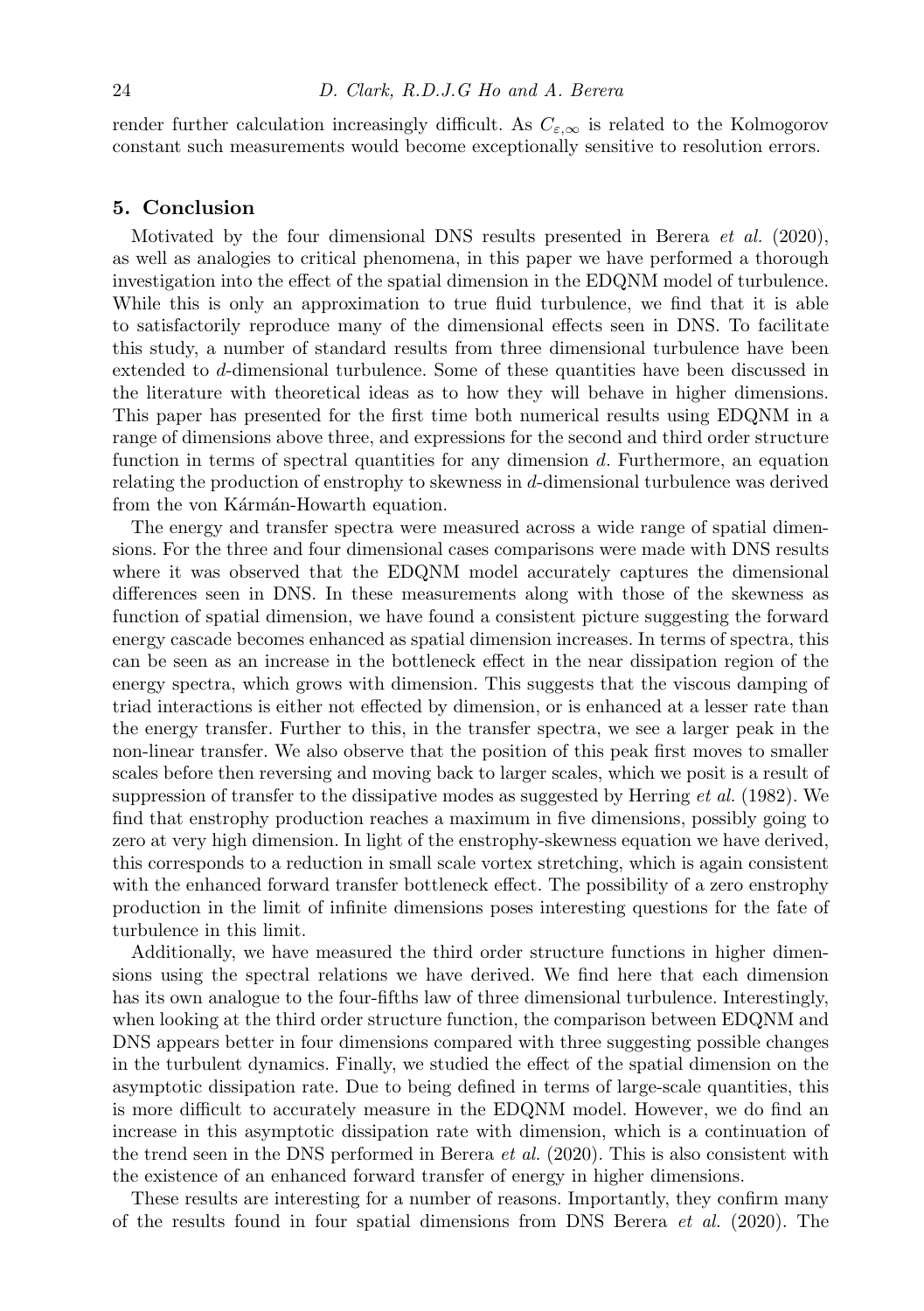fact the EDQNM results show consistency with DNS in three and four dimensions then suggests the trends found by this method at even higher dimensions, which at present are computationally too demanding for DNS, should have some reliability. Thus, this paper has helped to examine some of the theoretical ideas that have been in the literature for decades on the behaviour of turbulence in dimensions greater than three. Furthermore, the appearance of an increased bottleneck effect in higher dimensions may help to shed light on the standard three dimensional bottleneck effect. Perhaps counter-intuitively, these results are also of interest for how *little* turbulence changes from three to twenty dimensions. Indeed, compared with the dramatic changes observed going from three to two dimensions the differences between three and twenty are minimal, which is certainly intriguing.

In Berera et al. (2020) the scaling behaviour of fluctuations with Reynolds number was measured and found to decrease in four dimensions compared with three. In this work, temporal fluctuations in the total energy were measured and found to scale slower with Re in four dimensions. It would be interesting to understand how such fluctuations would scale in even higher dimensions, especially in light of the results in this paper concerning the bottleneck effect and velocity derivative skewness. However, measurement of these fluctuations is unfortunately outside the scope of EDQNM calculations and would require future DNS study.

#### Acknowledgements

This work has used resources from ARCHER (http://www.archer.ac.uk) via the Director's Time budget. D.C. is supported by the University of Edinburgh, R.D.J.G.H is supported by the U.K. Engineering and Physical Sciences Research Council (EP/M506515/1). A.B. acknowledges funding from the U.K. Science and Technology Facilities Council.

#### Declaration of Interests

The authors report no conflict of interest

#### Appendix A. Setting the Kolmogorov Constant

In order to make use of the EDQNM model, it is necessary to specify the value of the free parameter  $\lambda_1$  seen in equation 3.1. The value of this constant can be shown to fix the value of the Kolmogorov constant,  $C_d$ , which is important for a number of numerical measurements. Here, we extend the method used by McComb (1990) to derive of the relationship between  $\lambda_1$  and  $C_d$  to the d-dimensional case. An alternative derivation of the relationship for the three dimensional case can also be found in André  $\&$  Lesieur (1977).

To begin, we consider the eddy-damping rate defined in equation 3.4 in the limit  $\nu \rightarrow 0$ , such that the energy dissipation rate remains constant and, taking the energy spectrum to be a Kolmogorov spectrum to infinity and find

$$
\mu_k = \frac{\sqrt{3}}{2} \lambda_1 \sqrt{C_d} \varepsilon^{\frac{1}{2}} k^{\frac{2}{3}} . \tag{A1}
$$

On dimensional grounds, in the inertial range we can take  $\mu_k$  to have the form

$$
\mu_k = \beta_d \varepsilon^{\frac{1}{2}} k^{\frac{2}{3}} \,, \tag{A.2}
$$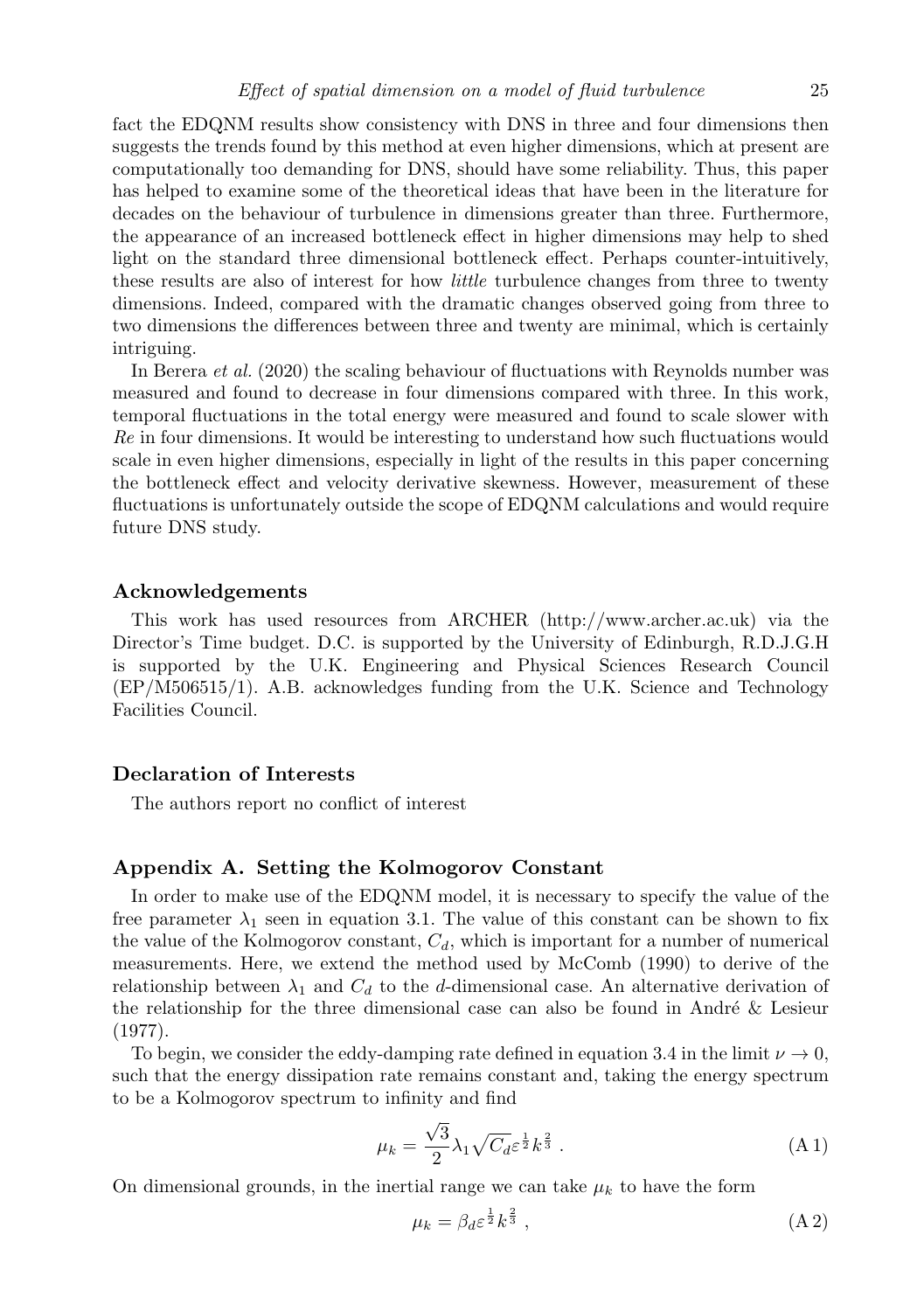and thus we have

$$
C_d = \frac{4\beta_d^2}{3\lambda_1^2} \,. \tag{A3}
$$

To make further progress we now need to relate  $C_d$  and  $\beta$  in the EDQNM model. We begin by considering the forced Lin equation at stationary state

$$
-T(k) = -2\nu k^2 E(k) + F(k) , \qquad (A 4)
$$

where  $F(k)$  is the forcing spectrum. Now, in taking the limit of zero viscosity, the dissipation range will move to the smallest possible scales, hence we have

$$
2\nu k^2 E(k) \to \varepsilon \delta(k - \infty) , \qquad (A.5)
$$

and energy conservation then implies that

$$
F(k) \to \varepsilon \delta(k) . \tag{A 6}
$$

Upon integrating both sides of the Lin equation up to a value  $\kappa$ , which by the symmetry properties of the integral is arbitrary so long as it is neither 0 nor  $\infty$ , we find

$$
-\int_0^\kappa dk \, T(k) = \varepsilon \,. \tag{A.7}
$$

In the EDQNM model from equation 3.1, we have a closed expression for  $T(k)$ , using which we can perform this integration and relate  $C_d$  and  $\lambda_1$ . Hence, we have

$$
8K_d \int_0^{\kappa} dk \iint_{\Delta k} dp dq \frac{k}{pq} b_{kpq}^{(d)} \theta_{kpq}
$$
  
 
$$
\times \left[ \sin^{d-3}(\beta) p^2 E(q) E(k) - \sin^{d-3}(\alpha) k^2 E(p) E(q) \right] = \varepsilon.
$$
 (A 8)

We can re-express the above integral as

$$
-8K_dC_d^2 \int_0^{\kappa} dk \int_{\kappa}^{\infty} dp \int_{|k-p|}^{k+p} dq \frac{k}{pq} b_{kpq}^{(d)}
$$
  
 
$$
\times \frac{\sin^{d-3}(\beta)p^2 q^{-\frac{5}{3}} k^{-\frac{5}{3}} - \sin^{d-3}(\alpha)k^2 p^{-\frac{5}{3}} q^{-\frac{5}{3}}}{\beta_d \left(k^{\frac{2}{3}} + p^{\frac{2}{3}} + q^{\frac{2}{3}}\right)} = 1.
$$
 (A9)

The two sine terms can also be expressed in terms of  $k, p$  and q as

$$
\sin(\alpha) = \sqrt{1 - \left(\frac{p^2 + q^2 - k^2}{2pq}\right)^2}
$$
 and  $\sin(\beta) = \sqrt{1 - \left(\frac{k^2 + q^2 - p^2}{2kq}\right)^2}$ . (A10)

The resulting integral must be evaluated numerically and, if we denote it by  $I_d$  then we have

$$
I_d = \int_0^{\kappa} dk \int_{\kappa}^{\infty} dp \int_{|k-p|}^{k+p} dq \frac{k}{pq} b_{kpq}^{(d)}
$$
  
 
$$
\times \frac{\sin^{d-3}(\beta) p^2 q^{-\frac{5}{3}} k^{-\frac{5}{3}} - \sin^{d-3}(\alpha) k^2 p^{-\frac{5}{3}} q^{-\frac{5}{3}}}{\left(k^{\frac{2}{3}} + p^{\frac{2}{3}} + q^{\frac{2}{3}}\right)}, \quad (A 11)
$$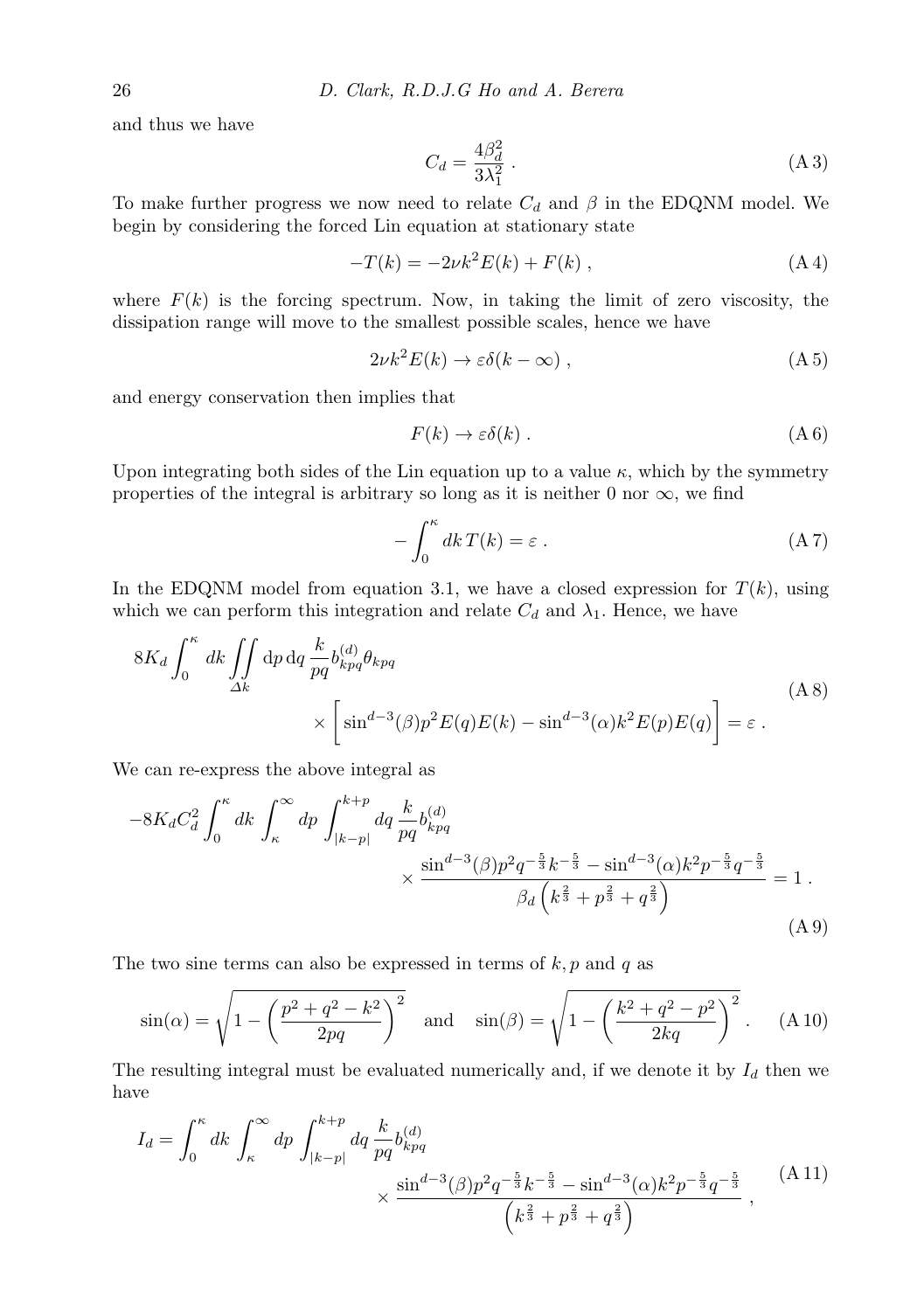| 0.49 $6.4 \times 10^8$<br>1.72<br>3<br>0.366 $5.4 \times 10^8$ $1.2 \times 10^5$<br>$4 \quad 1.33$<br>$1 \times 10^5$<br>$0.28 \quad 4.9 \times 10^8$<br>$5 \quad 1.16$<br>$0.23 \quad 4.7 \times 10^8$<br>$6 \quad 1.08$<br>$0.195 \; 4.5 \times 10^8$<br>$1.03 -$<br>$7^{\circ}$<br>10 0.952 0.134 $4.2 \times 10^8$<br>20 0.877 0.066 $4 \times 10^8$ |  | $d$ $C_d$ | $\lambda_1$ Re <sub>L</sub> | $Re_{\lambda}$                                                                                                  |
|----------------------------------------------------------------------------------------------------------------------------------------------------------------------------------------------------------------------------------------------------------------------------------------------------------------------------------------------------------|--|-----------|-----------------------------|-----------------------------------------------------------------------------------------------------------------|
|                                                                                                                                                                                                                                                                                                                                                          |  |           |                             | $1.6 \times 10^{5}$<br>$8.8 \times 10^{4}$<br>$8.2 \times 10^{4}$<br>$7.2 \times 10^{4}$<br>$6.3 \times 10^{4}$ |

TABLE 1. Simulation parameters for all dimensions. In all cases we have  $\nu = 1 \times 10^{-9}$  and  $\varepsilon = 0.1$ . Here, Re<sub>L</sub> is the integral scale Reynolds number and Re<sub> $\lambda$ </sub> is the Taylor Reynolds number.

and

$$
\frac{C_d^2 I_d}{\beta_d} = \frac{1}{8K_d} \,. \tag{A.12}
$$

Then using equation A 3 we can eliminate  $\beta_d$ , after which we find

$$
C_d = \left(\frac{\sqrt{3}}{16K_d I_d}\right)^{\frac{2}{3}} \lambda_1^{\frac{2}{3}}.
$$
 (A 13)

This is our desired result and after numerical evaluation of  $I_d$  this can be used to fix  $C_d$ in simulation.

To make this more concrete we present the results of this procedure for the cases  $d = 3$ and 4 where we take  $\kappa = 1$ . For  $d = 3$  the dimensional factor  $K_d$ , which results from performing spherical integration in d-dimensions, is  $K_3 = 1/8$ , hence, we look to solve

$$
C_3 = \left(\frac{\sqrt{3}}{2I_d}\right)^{\frac{2}{3}} \lambda_1^{\frac{2}{3}}.
$$
 (A 14)

It is found that  $I_d \approx 0.19038$  and therefore for  $d = 3$  we have

$$
C_3 \approx 2.75\lambda_1^{\frac{2}{3}}\,. \tag{A15}
$$

This pre-factor differs very slightly compared with André  $\&$  Lesieur (1977), however this is likely a result of different methods of numerical integration. Following a similar procedure for  $d = 4$  it is found that

$$
C_4 \approx 2.6\lambda_1^{\frac{2}{3}}\,. \tag{A.16}
$$

#### Appendix B. Simulation Parameters

For completeness, here we present the values used for the Kolmogorov constant in each dimension alongside the corresponding value of the free parameter. For the Kolmogorov constant the values were obtained from DNS results for three and four dimensions (Berera  $et al. 2020$ ) whilst in higher dimensions results obtained in (Gotoh  $et al. 2007$ ) by using the Lagrangian renormalised approximation (LRA) (Kaneda 1981) are used. The appropriate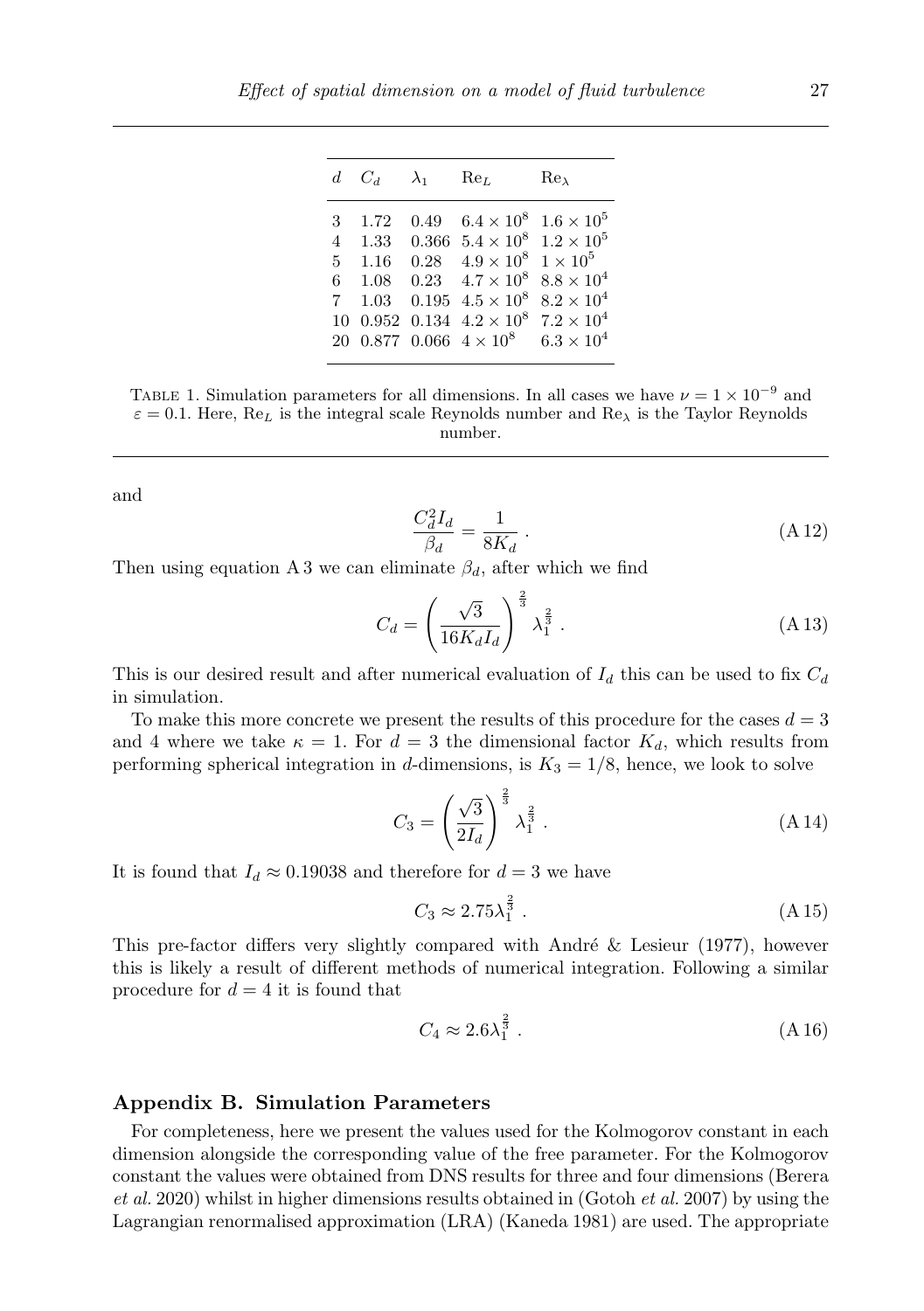

FIGURE 9. (a) EDQNM Velocity derivative skewness vs dimension for  $C_d = 1$  runs. (b) Enstrophy production term  $-S_0A(d)$  vs dimension for  $C_d = 1$  runs.

value for the free parameter in each dimension is obtained using the method in Appendix A. These values are displayed in table 1. Additionally we give both the integral length scale and Taylor length scale Reynolds numbers for the largest cases in each dimension.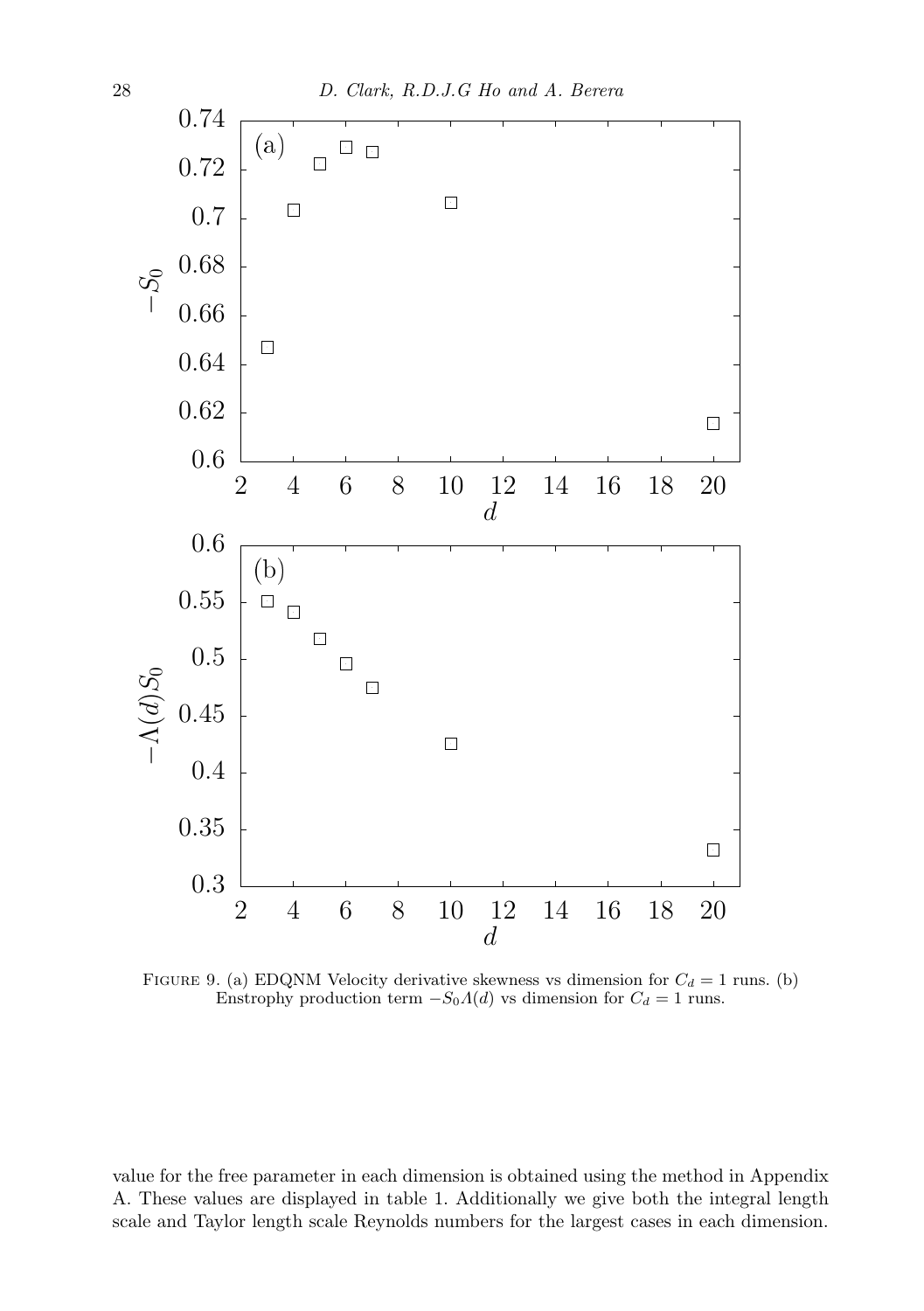#### Appendix C. Influence of the Free Parameter on the velocity derivative skewness

When using the d-dimensional skewness equation given in equation 2.51 to make measure the velocity derivative skewness in our EDQNM simulations we should be careful in our interpretation of the results. The major concern we have is that since this equation depends on  $E(K)$  then the adjustable parameter  $\lambda_1$ , through its influence on the Kolmogorov constant, may be the cause of any trend we observe. This is an important point, as the values for the Kolmogorov constant in higher dimensions cannot be known. Indeed, in this work the values used are obtained from the self consistent LRA closure. Under this closure approximation the Kolmogorov constant decreases from three dimensions before achieving an asymptotic constant value at high dimension.

To understand the influence of  $\lambda_1$  on our results we have performed another set of simulations where  $\lambda_1$  is chosen such that  $C_d = 1$  in all cases. The results of these simulations are presented in figure 9. In figure 9a it is clear that even when the influence of  $\lambda_1$  on the free parameter is removed the skewness still looks to decrease at high dimension after a peak somewhere below 10 dimensions. Without data at far higher dimension we cannot speculate on the asymptotic behaviour of the velocity derivative skewness. What we can say is that, at least for the EDQNM closure, a peak value is observed which is is solely determined by the triadic interactions of the system. The significance, if there is any, of this peak skewness dimension is unknown.

#### REFERENCES

- AJI, V & GOLDENFELD, N 2001 Fluctuations in finite critical and turbulent systems. Physical Review Letters 86 (6), 1007.
- ANDRÉ, JC & LESIEUR, M 1977 Influence of helicity on the evolution of isotropic turbulence at high reynolds number. Journal of Fluid Mechanics 81 (1), 187-207.
- Anselmet, F, Gagne, YL, Hopfinger, EJ & Antonia, RA 1984 High-order velocity structure functions in turbulent shear flows. Journal of Fluid Mechanics 140, 63–89.
- Antonia, RA & Burattini, Paolo 2006 Approach to the 4/5 law in homogeneous isotropic turbulence. Journal of fluid mechanics 550, 175.
- Antonia, RA, Tang, SL, Djenidi, L & Zhou, Y 2019 Finite reynolds number effect and the 4/5 law. Physical Review Fluids 4 (8), 084602.
- BATCHELOR, GK 1953 The theory of homogeneous turbulence. Cambridge university press.
- Bell, TL & Nelkin, M 1978 Time-dependent scaling relations and a cascade model of turbulence. Journal of Fluid Mechanics 88 (2), 369-391.
- Benzi, R, Paladin, G, Parisi, G & Vulpiani, A 1984 On the multifractal nature of fully developed turbulence and chaotic systems. Journal of Physics A: Mathematical and General 17 (18), 3521.
- BERERA, A, HO, RDJG & CLARK, D 2020 Homogeneous isotropic turbulence in four spatial dimensions - arxiv:2007.10953. Physics of Fluids 32.
- Bos, WJT, CHEVILLARD, L, SCOTT, JF & RUBINSTEIN, R 2012 Reynolds number effect on the velocity increment skewness in isotropic turbulence. *Physics of Fluids* 24 (1), 015108.
- Bos, WJT & Rubinstein, R 2013 On the strength of the nonlinearity in isotropic turbulence. Journal of Fluid Mechanics **733**, 158.
- Bos, WJT, SHAO, L & BERTOGLIO, JP 2007 Spectral imbalance and the normalized dissipation rate of turbulence. *Physics of Fluids* **19** (4), 045101.
- Bowman, JC 1996 A wavenumber partitioning scheme for two-dimensional statistical closures. Journal of Scientific Computing 11 (4), 343–372.
- BRAMWELL, ST, HOLDSWORTH, PCW & PINTON, J-F 1998 Universality of rare fluctuations in turbulence and critical phenomena. Nature 396 (6711), 552.
- BURATTINI, P, LAVOIE, P & ANTONIA, RA 2005 On the normalized turbulent energy dissipation rate. Physics of Fluids 17 (9), 098103.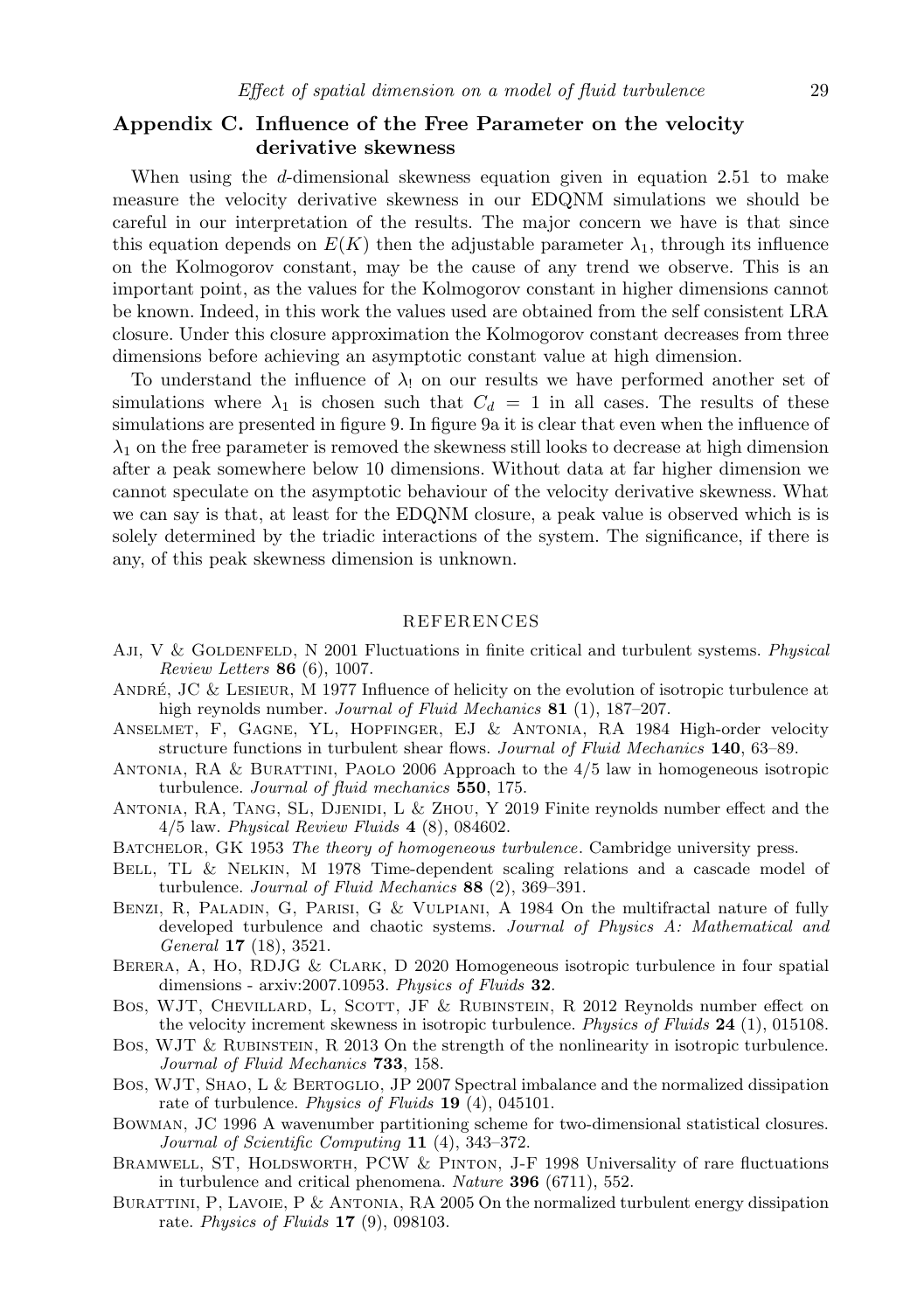- Cerbus, Rory T & Chakraborty, Pinaki 2017 The third-order structure function in two dimensions: The rashomon effect. *Physics of Fluids* 29 (11), 111110.
- Chen, H, Herring, JR, Kerr, RM & Kraichnan, RH 1989 Non-gaussian statistics in isotropic turbulence. Physics of Fluids A: Fluid Dynamics  $1$  (11), 1844–1854.
- CLARK, D 2019 Edingnm code documentation.
- DAVIDSON, P 2015 Turbulence: an introduction for scientists and engineers. Oxford University Press.
- De Gennes, PG 1975 Phase transition and turbulence: An introduction. In Fluctuations, instabilities, and phase transitions, pp. 1–18. Springer.
- DOERING, CR & FOIAS, C 2002 Energy dissipation in body-forced turbulence. Journal of Fluid Mechanics 467, 289–306.
- Edwards, SF 1964 The statistical dynamics of homogeneous turbulence. Journal of Fluid Mechanics 18 (2), 239–273.
- FALKOVICH, G 1994 Bottleneck phenomenon in developed turbulence. Physics of Fluids 6 (4), 1411–1414.
- Fournier, JD & Frisch, U 1978 d-dimensional turbulence. Physical Review A 17 (2), 747.
- Fournier, JD, Frisch, U & Rose, HA 1978 Infinite-dimensional turbulence. Journal of Physics A: Mathematical and General 11 (1), 187.
- Frisch, U, Pomyalov, A, Procaccia, I & Ray, SS 2012 Turbulence in noninteger dimensions by fractal fourier decimation. Physical review letters 108 (7), 074501.
- FRISCH, U, SULEM, P-L & NELKIN, M 1978 A simple dynamical model of intermittent fully developed turbulence. Journal of Fluid Mechanics 87 (4), 719–736.
- GINZBURG, VL 1960 Fiz. Tverd. Tela 2, 2031.
- GIULIANI, P, JENSEN, MH & YAKHOT, V 2002 Critical "dimension" in shell model turbulence. Physical Review  $E$  65 (3), 036305.
- GOTOH, T. FUKAYAMA, D & NAKANO, T 2002 Velocity field statistics in homogeneous steady turbulence obtained using a high-resolution direct numerical simulation. *Physics of Fluids* 14 (3), 1065–1081.
- Gotoh, T, Watanabe, Y, Shiga, Y, Nakano, T & Suzuki, E 2007 Statistical properties of four-dimensional turbulence. Physical Review  $E$  75 (1), 016310.
- Herring, JR, Schertzer, D, Lesieur, M, Newman, GR, Chollet, JP & Larcheveque, M 1982 A comparative assessment of spectral closures as applied to passive scalar diffusion. Journal of Fluid Mechanics 124, 411-437.
- ISHIHARA, T, GOTOH, T & KANEDA, Y 2009 Study of high-reynolds number isotropic turbulence by direct numerical simulation. Annual Review of Fluid Mechanics 41, 165– 180.
- Ishihara, T, Morishita, K, Yokokawa, M, Uno, A & Kaneda, Y 2016 Energy spectrum in high-resolution direct numerical simulations of turbulence. *Physical Review Fluids* 1 (8), 082403.
- Kaneda, Y 1981 Renormalized expansions in the theory of turbulence with the use of the lagrangian position function. Journal of Fluid Mechanics 107, 131-145.
- Kaneda, Y, Ishihara, T, Yokokawa, M, Itakura, K & Uno, A 2003 Energy dissipation rate and energy spectrum in high resolution direct numerical simulations of turbulence in a periodic box. Physics of Fluids  $15$  (2), L21–L24.
- von KÁRMÁN, T  $\&$  HOWARTH, L 1938 On the statistical theory of isotropic turbulence. Proceedings of the Royal Society of London. Series A-Mathematical and Physical Sciences 164 (917), 192–215.
- KERR, RM 1990 Velocity, scalar and transfer spectra in numerical turbulence. Journal of Fluid Mechanics 211, 309–332.
- Kolmogorov, AN 1941a Dissipation of energy in locally isotropic turbulence. In Akademiia Nauk SSSR Doklady, , vol. 32, p. 16.
- Kolmogorov, AN 1941b The local structure of turbulence in incompressible viscous fluid for very large reynolds' numbers. In Akademiia Nauk SSSR Doklady, , vol. 30, pp. 301–305.
- KOLMOGOROV, AN  $1941c$  On the degeneration of isotropic turbulence in an incompressible viscous fluid. In Dokl. Akad. Nauk SSSR, , vol. 31, pp. 319–323.
- Kolmogorov, AN 1962 A refinement of previous hypotheses concerning the local structure of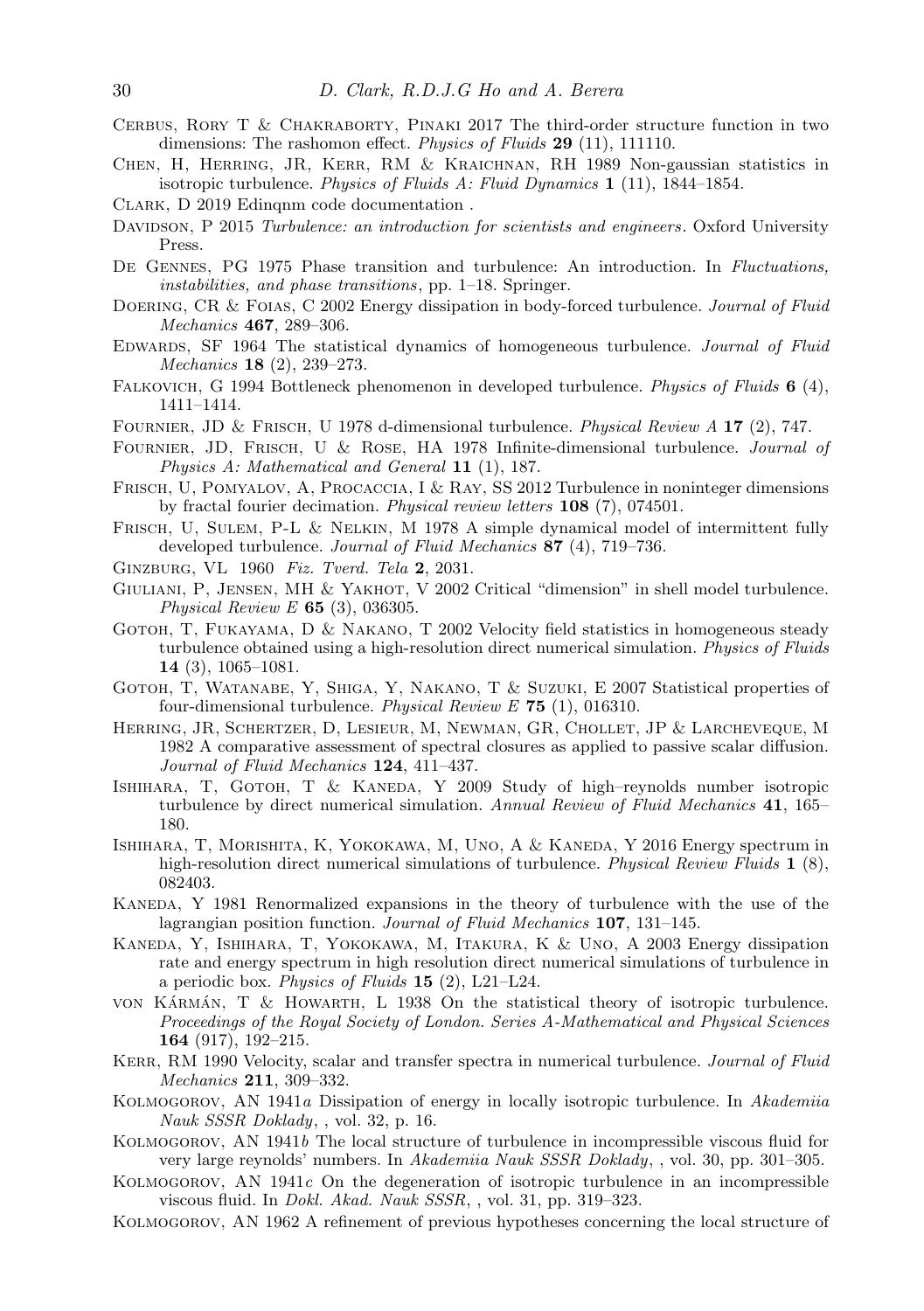turbulence in a viscous incompressible fluid at high reynolds number. Journal of Fluid Mechanics 13 (1), 82–85.

- Kraichnan, RH 1959 The structure of isotropic turbulence at very high reynolds numbers. Journal of Fluid Mechanics 5 (4), 497-543.
- KRAICHNAN, RH 1974 Convection of a passive scalar by a quasi-uniform random straining field. Journal of Fluid Mechanics **64** (4), 737-762.
- LEITH, CE 1971 Atmospheric predictability and two-dimensional turbulence. Journal of the Atmospheric Sciences 28 (2), 145–161.
- LEITH, CE & KRAICHNAN, RH 1972 Predictability of turbulent flows. Journal of the Atmospheric Sciences 29 (6), 1041–1058.
- Lesieur, M 1987 Turbulence in fluids: stochastic and numerical modelling. Nijhoff Boston, MA.
- LESIEUR, M & SCHERTZER, D 1978 Self-similar damping of a large reynolds number turbulence. J. de Mecanique, 17 (4), 609–646.
- Liao, W 1990 Some ideas on the freely decaying navier-stokes turbulence. Journal of Physics A: Mathematical and General 23 (4), L159.
- Liao, W 1991 Kolmogorov exponents for near-incompressible turbulence from perturbative quantum field theory. Journal of statistical physics 65 (1-2), 1–32.
- McComb, WD 1990 The physics of fluid turbulence. Chemical physics .
- McComb, WD 2014 Homogeneous, isotropic turbulence: phenomenology, renormalization and statistical closures, , vol. 162. OUP Oxford.
- McComb, WD, Berera, A, Yoffe, SR & Linkmann, MF 2015 Energy transfer and dissipation in forced isotropic turbulence. Physical Review E 91 (4), 043013.
- Mestayer, P 1982 Local isotropy and anisotropy in a high-reynolds-number turbulent boundary layer. Journal of Fluid Mechanics 125, 475–503.
- MILLIONSHCHIKOV, MD 1941 On the theory of homogeneous isotropic turbulence. In Dokl. Akad. Nauk SSSR, , vol. 32, pp. 611–614.
- NELKIN, M 1974 Turbulence, critical fluctuations, and intermittency. Physical Review A 9 (1), 388.
- Nelkin, M 2001 Does kolmogorov mean field theory become exact for turbulence above some critical dimension?  $arXiv$  preprint  $nlin/0103046$ .
- ORSZAG, SA 1970 Analytical theories of turbulence. Journal of Fluid Mechanics 41 (2), 363-386.
- Orszag, SA 1974 Lectures on the statistical theory of turbulence, , vol. 7. Flow Research Incorporated.
- Qian, J 1997 Inertial range and the finite reynolds number effect of turbulence. Physical Review  $E$  55 (1), 337.
- Qian, J 1999 Slow decay of the finite reynolds number effect of turbulence. Physical Review E 60 (3), 3409.
- Rose, HA & Sulem, P-L 1978 Fully developed turbulence and statistical mechanics. Journal de Physique 39 (5), 441–484.
- SADDOUGHI, SG & VEERAVALLI, SV 1994 Local isotropy in turbulent boundary layers at high reynolds number. Journal of Fluid Mechanics 268, 333–372.
- SAGAUT, PIERRE & CAMBON, CLAUDE 2008 Homogeneous turbulence dynamics, , vol. 10. Springer.
- Siggia, ED 1977 Origin of intermittency in fully developed turbulence. Physical Review A 15 (4), 1730.
- Sreenivasan, KR 1984 On the scaling of the turbulence energy dissipation rate. The Physics of fluids 27 (5), 1048–1051.
- Suzuki, E, Nakano, T, Takahashi, N & Gotoh, T 2005 Energy transfer and intermittency in four-dimensional turbulence. Physics of Fluids 17 (8), 081702.
- Tang, SL, Antonia, RA, Djenidi, L, Danaila, L & Zhou, Y 2017 Finite reynolds number effect on the scaling range behaviour of turbulent longitudinal velocity structure functions. Journal of Fluid Mechanics 820, 341.
- Taylor, GI 1935 Statistical theory of turbulence. Proceedings of the Royal Society of London. Series A-Mathematical and Physical Sciences 151 (873), 421-444.
- Tchoufag, J, Sagaut, Pierre & Cambon, Claude 2012 Spectral approach to finite reynolds number effects on kolmogorov's  $4/5$  law in isotropic turbulence. Physics of Fluids 24 (1), 015107.